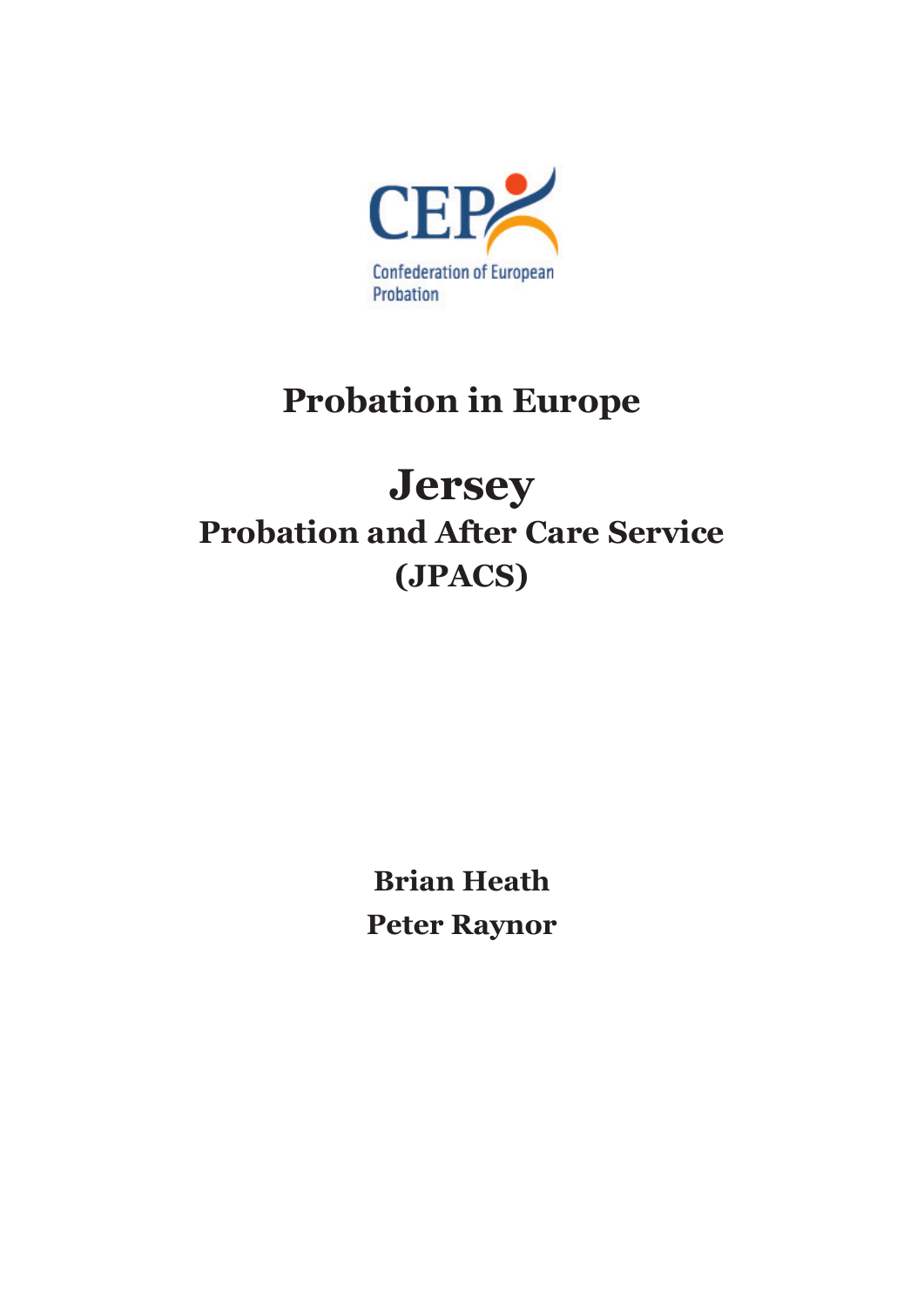

# **Probation in Europe**

# Jersey Channel Islands

**Brian Heath** Chief Probation Officer JPACS B.Heath@gov.je

# **Professor Peter Raynor**

**PhD FAcSS** Emeritus Research Professor in Criminology and Criminal Justice Department of Criminology , Swansea University p.raynor@swansea@ac.uk

December 2014

Edited by: **Anton van Kalmthout Ioan Durnescu**

ISBN/EAN: 978-90-820804-0-7

This publication was funded by the Ministry of Justice and Safety of the Netherlands and the Dutch foundation *Stichting Nationale Reclasseringsactie*

Published by:

CEP, Confederation of European Probation P.O. Box 8215 3503 RE Utrecht The Netherlands www.cep-probation.org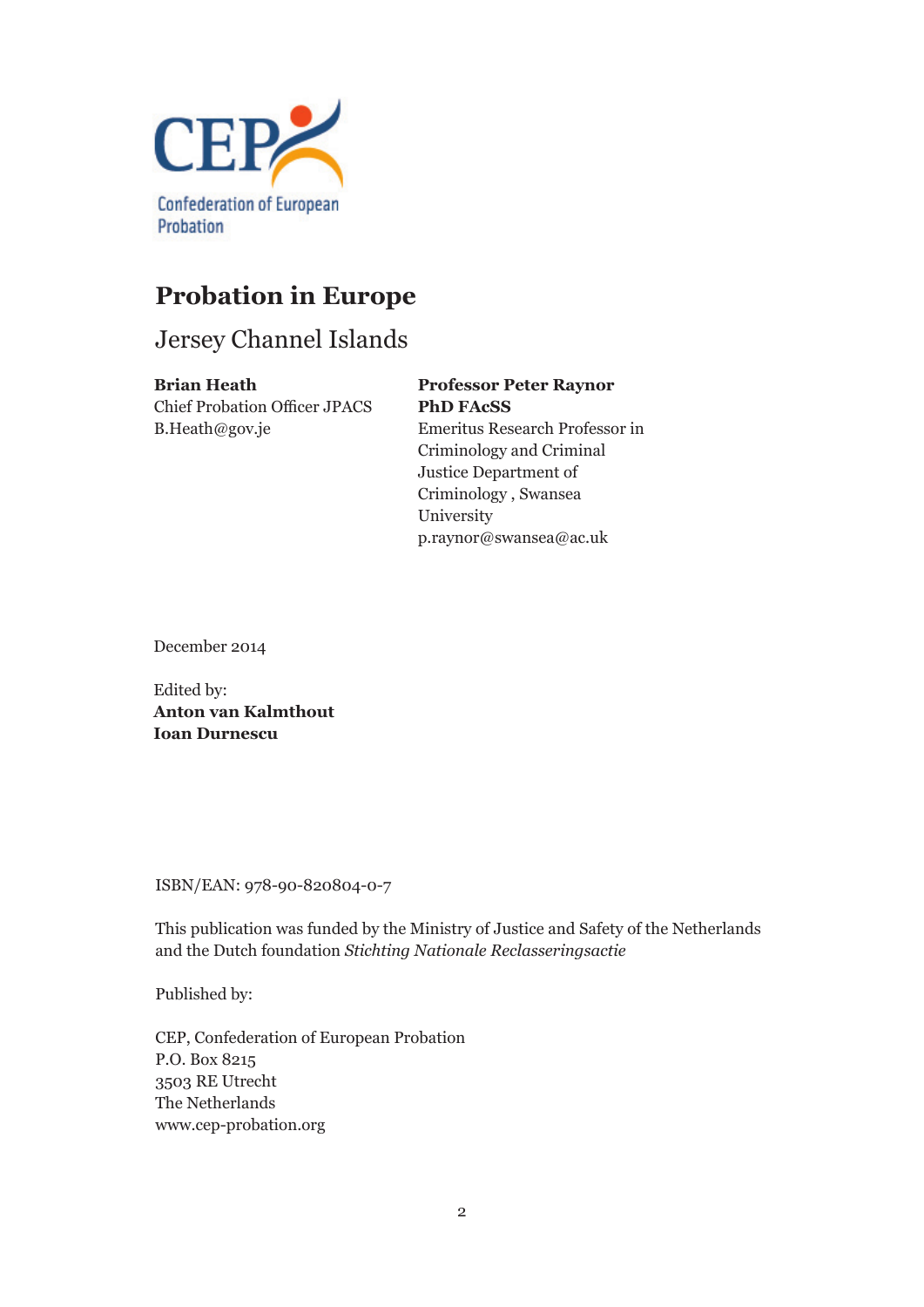# **Table of contents**

| 1. Introduction                                                             | $\overline{4}$ |
|-----------------------------------------------------------------------------|----------------|
| 2. Historical Development of the Probation System                           | 6              |
| 3. Legislative Basis and Mission Statements of the Probation Service System | 8              |
| 4. The Organisation of Probation Services                                   | 11             |
| 5. Different Stages of the Criminal Justice Process                         | 16             |
| 6. Probation Methodology                                                    | 24             |
| 7. Finances, Accounting, Registration Systems and Evaluation Procedures     | 28             |
| 8. Societal support                                                         | 31             |
| 9. Probation Clients Rights                                                 | 31             |
| 10. Developments to be expected                                             | 32             |
| 11. Important Publications                                                  | 33             |
| 12. Contact details                                                         | 34             |
| Annex 1                                                                     | 35             |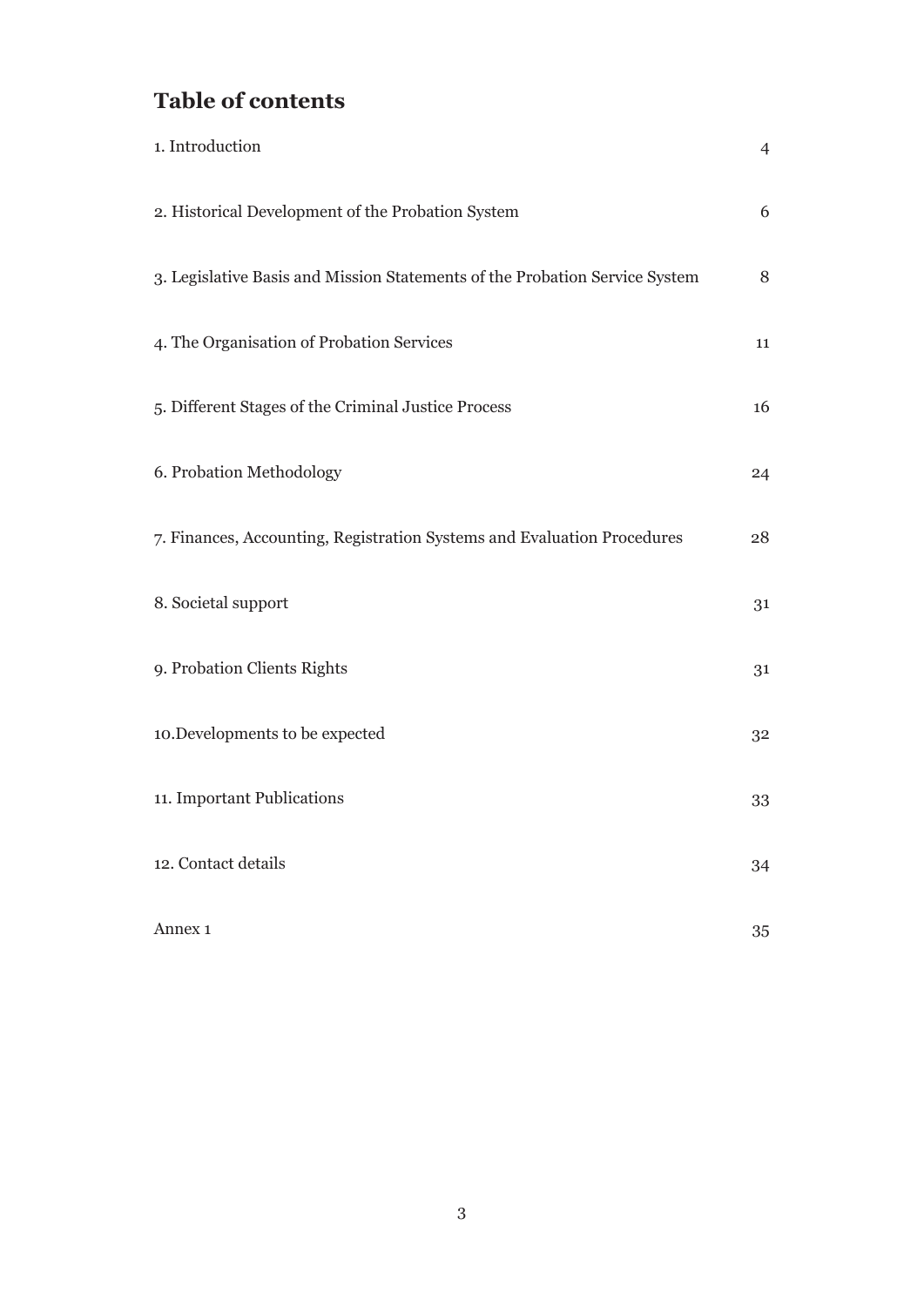# **1. Introduction**

#### **1.1 Probation Organisation**

Jersey is an autonomous British jurisdiction with links to the Crown, through its historical connection to Normandy, but not to the government of the United Kingdom. Therefore, there are no formal links or accountabilities for Probation Service work with the United Kingdom Ministry of Justice or National Offender Management Service. Jersey is the largest of the Channel Islands with an area of 45 square miles and a population of 100,000 inhabitants. The official languages of Jersey are English and French with the latter being used exclusively for all legislation before 1957 even if subsequently amended. Whilst English translations are available these are not considered to be authoritative.

The Jersey Probation and After Care Service (JPACS) has responsibility for all Court social work functions in Jersey. JPACS is a department of the Jersey Royal Court, the jurisdiction's higher Court, but also works for the Magistrate's Court, Youth Court, prison and prosecution authorities.

Governance of JPACS is through the Probation Board, which consists of five judges of fact, Jurats appointed by the Bailiff (Chief Judge). The Probation Board has no statutory basis but operates as an informal delegation of the Royal Court which does have statutory responsibility for JPACS. As a result of this arrangement, significant changes in policy or practice and decisions about the appointment of particular officers are referred to the Full Royal Court consisting of all the judges together with the Attorney General. Only the Full Royal Court can appoint or dismiss a probation officer (Délégué Fr) The result of this relationship between the courts and JPACS is that there is a requirement to discuss and debate developments with the Court leading to considerable trust and confidence in the work of the Service. JPACS has also remained free of political intervention because of its status as part of the Court system.

JPACS employs a total of 42 people or the equivalent of 27 full times posts. Of the 42 people employed 30 work in the Criminal Justice section and 8 for the Family Courts, with 4 people having JPACS wide duties.

JPACS spent £2 million in 2013, provided by the government the States of Jersey with £1.5 million being allocated for its criminal justice work.

#### **1.2 Probation activities in a nutshell**

JPACS provides an assessment and supervision service to the Parish Halls, Courts and Prison in respect of people over the age of criminal responsibility (currently ten years) who have admitted or been convicted of criminal offences.

The Parish Hall Enquiry, which is believed to be unique to Jersey, is an ancient procedure in which honorary police officers elected by one of the twelve Parishes meet with an alleged offender, and often other members of the family, to review the reported facts and to decide whether the case should go forward for prosecution in Court. Frequently offences are resolved informally at this stage, without creating a criminal record. Possible outcomes can be warnings, apologies, restorative justice procedures, restitution, voluntary work for the community or a small financial penalty.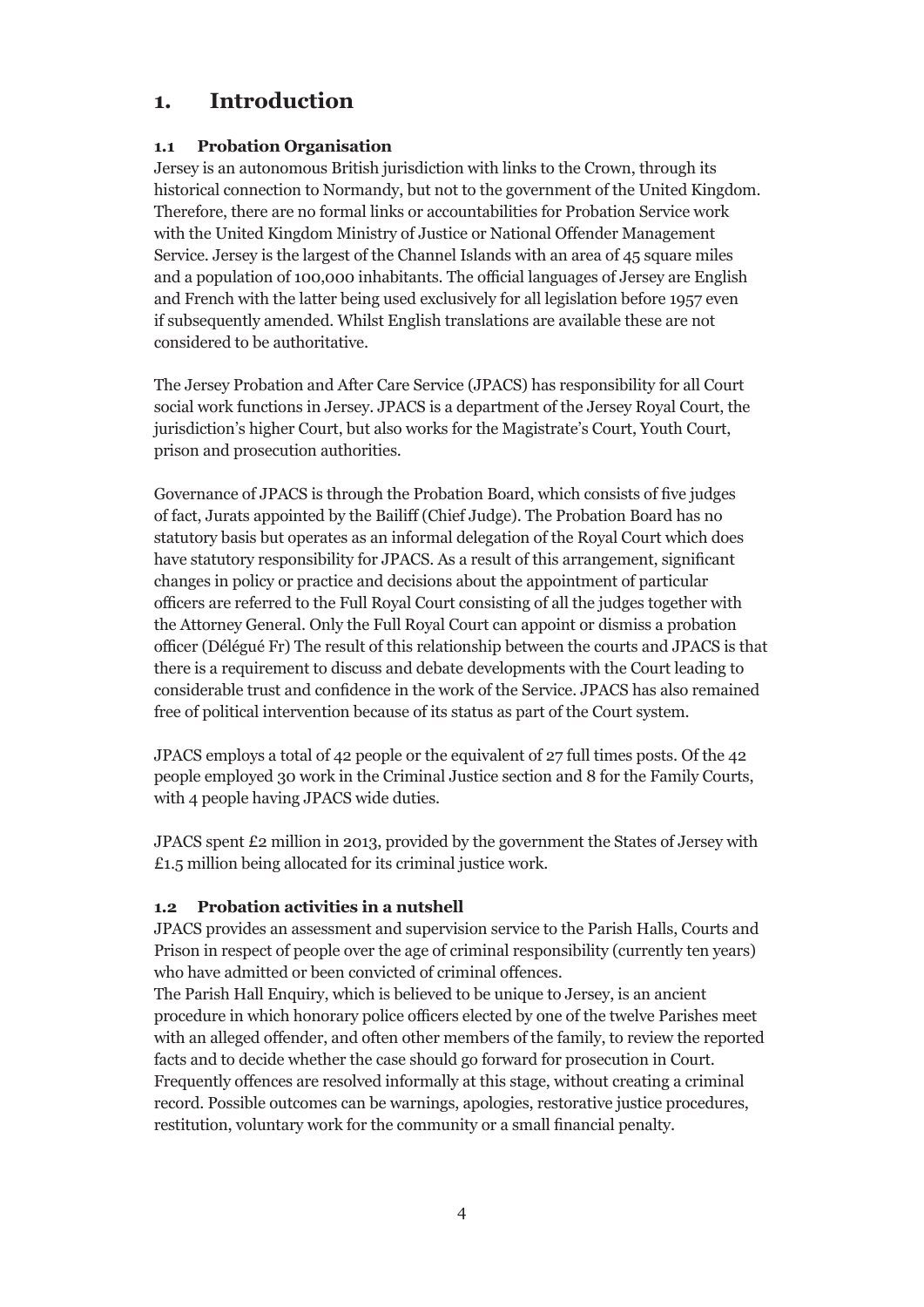The H.M. Attorney General is responsible for the prosecution of all offenders in Jersey. Under his authority unpaid elected officials of each of the 12 Parishes who are known as Centeniers are responsible for deciding whether a person should be prosecuted. In the case of children and some adults the Probation Service makes preliminary inquiries with the family upon receiving a Police summary, and attends at a Parish Hall Enquiry meeting to offer advice and assistance to the Centenier and to the child or adult. JPACS provides voluntary supervision of up to four months and restorative justice as alternatives to prosecution in suitable cases.

A member of JPACS staff known as the Court Duty Officer is always present in Magistrate's and Youth Court (persons under 18 years) to provide the Court with any relevant information on persons known to the service and to provide the Court with any "stand down" reports required. These are verbal reports requested by the Magistrate, typically to assess suitability for a Community Service Order although they may be used whenever the Magistrate requires information that cannot be easily obtained in public. The Court Duty Officer also notes any requests for Social Enquiry Reports (SER) and answers any questions the Court may have on completed SERs if the author is not present. The Court Duty Officer serves Probation and Community Service Orders made by the Court and also interviews those sentenced to custodial terms.

All persons sentenced by the Jersey Royal Court, (the Island's senior Court) will have an SER prepared on them by JPACS. Work on preparing this report begins once the offences are admitted or following conviction after trial. If possible, the report writer is expected to be in court for sentencing if the recommendation is for a Community based penalty, but in any event, a Probation Officer is always present to answer any questions the Court may have and to meet with the offender post sentence.

SERs for Court contain a social history of the person before the Court, an analysis of their offending and assessments of their likelihood of reoffending and of risk of causing harm to themselves or others. Whenever possible the report contains a sentencing recommendation based on this analysis.

JPACS supervises two types of community sentence on behalf of the Courts. A Probation Order is made instead of a sentence with the consent of the person being made subject to it. The duration of a Probation Order is up to three years although three year Orders are uncommon. Probation Orders are intended to help people avoid further offending by providing support and assistance in changing behaviours and circumstances which have been associated with law breaking. The supervising Probation Officer is usually the person who prepared the SER. The Probation Officer has a duty to report failure to comply with the terms of a Probation Order to the Court who can then allow the Order to continue or revoke it and sentence as though the Probation Order had not been made. Community Service Orders (CSO) are made as alternatives to custodial sentences only. CSOs can be made for between 40 hours to 180 hours in Magistrate's and Youth Court (equating to the limit of their power to imprison for up to 12 months) and up to 480 hours in Royal Court. A 480 hour CSO is equivalent to 3 years' imprisonment so the scale is not a strict linear one.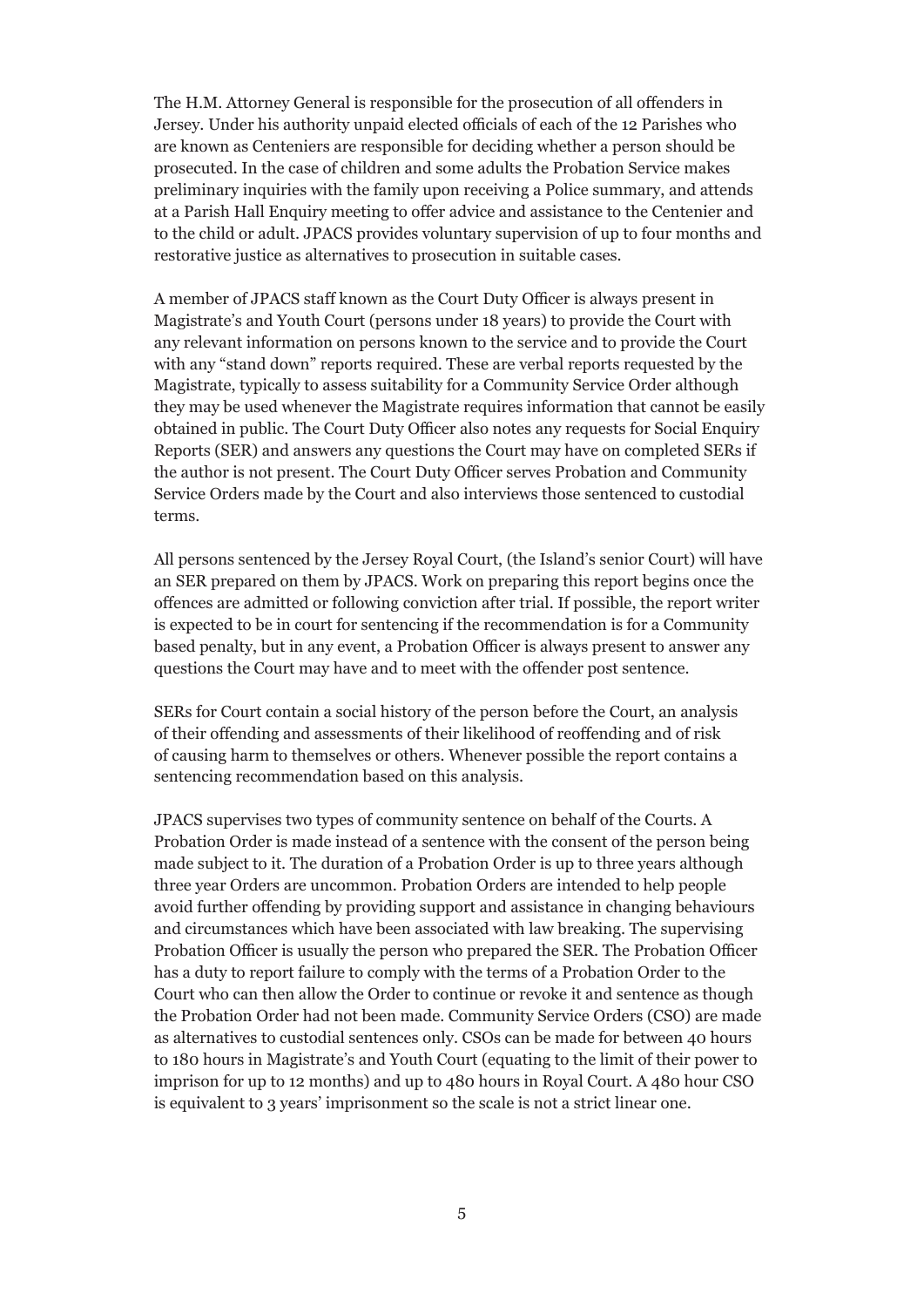All sentenced prisoners are offered a service by JPACS during and after sentence, with those serving sentences of over six months being allocated automatically. The same Probation Officer who provides through care also works with the prisoner after release. Young Offenders aged under 21 years who have been sentenced to four months custody or more are released on statutory licence supervised by JPACS for up to 12 months. Failure to comply with the licence terms is a criminal offence punishable with a fine or up to one month's custody. Local adult prisoners other than life sentence prisoners are released without any form of licence and therefore post release contact with JPACS is voluntary and encouraged. All prisoners are eligible to apply for day release for work purposes in the latter part of their sentences and home curfew for up to 4 months before their release date to assist with resettlement. This is supervised by the Probation Officer who has worked with them throughout their sentence. Life Sentence prisoners are transferred to the regime of England and Wales and are supervised as described in in the England and Wales section whether in the United Kingdom or in Jersey. JPACS also supervises prisoners released on licence from the other British Jurisdictions other than Guernsey or the Isle of Man where curiously there are no statutory arrangements to permit this.

#### **1.3 General remarks about the implementation of Probation Rules**

Legislation has not been reviewed officially since 2006 to assess its compliance with the European Probation Rules (EPR) but has been reviewed internally by JPACS. The authors are confident that Probation activities in Jersey are compliant with the EPRs. Where legislation, policy or practice is related to a particular EPR reference will be made in the text as (EPR XX)

## **2. Historical Development of the Probation System**

#### **2.1 History from the origins to 2008**

There is no formal history of the Jersey Probation and after Care Service to refer to. However the accompanying report to the 1937 Probation law (Loi (1937) sur l'atténuation des peines et sur la mise en liberté surveillée (Fr) refers to a previous law on suspended sentences being "deficient in several respects" and is the first occasion on which a recognisable system of Probation is legislated for in Jersey. The 1937 Probation Law allowed the Courts to release people without a sentence subject to them agreeing to sign an undertaking and agreeing to be under the supervision of a Court delegate (Délégué Fr). The 1937 Probation law as amended remains the foundation of Probation work in Jersey.

It seems that the role of Délégué (referred to now universally as a Probation Officer) was initially a part time role with the first full time staff being appointed in 1961 from the United Kingdom. From this time JPACS has prepared annual reports on its work and the history is easier to follow. A Probation Committee was established by the Jersey Royal Court to provide governance for the new service and consisted of Jurats (elected lay judges of fact of the Royal Court) together with two representatives of the States of Jersey Prison Board (politicians).

The Probation Inspectorate from England and Wales were invited to Jersey in 1971, and reported positively on the activities of the small service.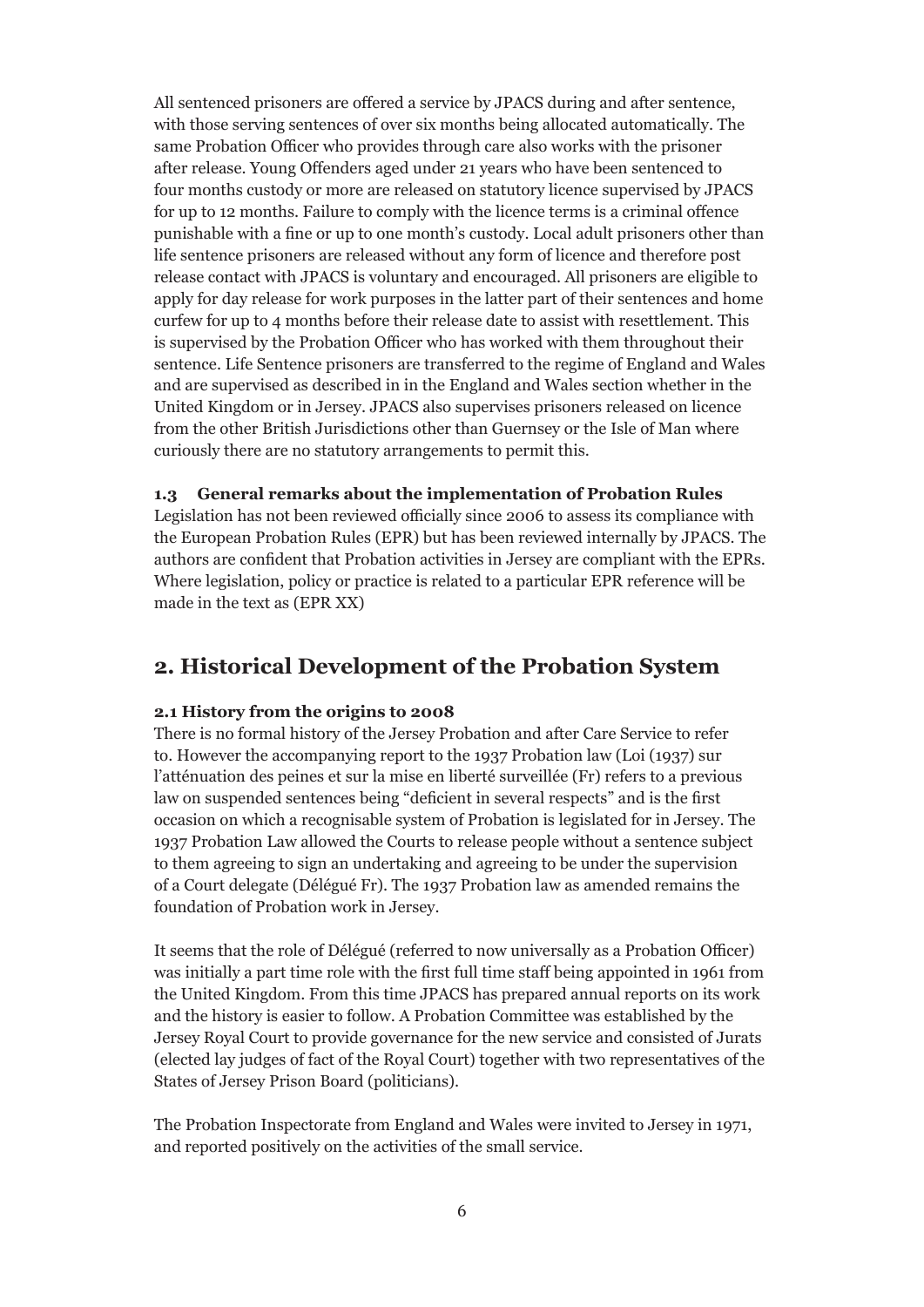JPACS gradually increased in size and by the early 1980s consisted of a Chief and Assistant Chief Probation Officer, who both held small caseloads, and six Probation Officers and assistants supported by a clerical and administration team of four.

In 1982 JPACS made Community Service Orders available to the Courts by using the 1937 Probation law as a vehicle, partly to establish the viability of the new measure and partly because criminal justice legislation can take some time to progress. In the event it was 2001 before the Community Service Law came into force, so the use of the Probation Law was an inspired move by the then Chief Probation Officer Mr Patrick Fenoughty.

It could be argued that the ponderous rate of legislative change in Jersey, has led to JPACS being a service which looks for practice based solutions to problems rather than assuming that legislation will provide the answer.

Home Office inspectors from England Wales were invited to Jersey again in 1986. Their report was generally positive in tone, but raised some important questions about the purpose and structure of JPACS. In particular it recommended that the Chief and Assistant Chief Probation Officers should not hold caseloads which at times conflicted with their duties to supervise a growing staff team and manage the service. The impression reading the report today is of a service which was shadowing developments in England and Wales whilst working to a criminal justice system with different values.

This report served as a catalyst for change together with a substantial staff change resulting in a young and idealistic staff and management team. Between 1987 and 1991 JPACS set out to establish its values, mission and objectives and have these endorsed by the Probation Board and the Jersey Royal Court. Initially targeting the high number of custodial sentences of under six months duration, the emerging "What Works" movement also helped inform the latter part of this process and JPACS was reorganised to deliver its services in a way which aligned with the principles of effective practice as it was understood at that time. Swansea University was engaged as the Service's critical friend and research partner and continues to provide these roles.

By the turn of the century JPACS was able to produce effectiveness data for its interventions which were being used more often by the Courts; the number of prison sentences imposed declined considerably, particularly those of six months or less. This situation has been maintained and developed until the present day.

JPACS has remained a Social Work based Probation Service. An effective relationship between supervisor and client is seen as a foundation of practice with continuity of worker being maintained wherever possible and beneficial. All staff are trained in Pro Social Modelling and structured problem solving, with Probation Officers all trained in the use of the Level of Service Inventory – Revised (LSI-R) and other more specialist risk assessment tools and in Cognitive Behavioural programme work, whether or not this forms part of their supervisory role.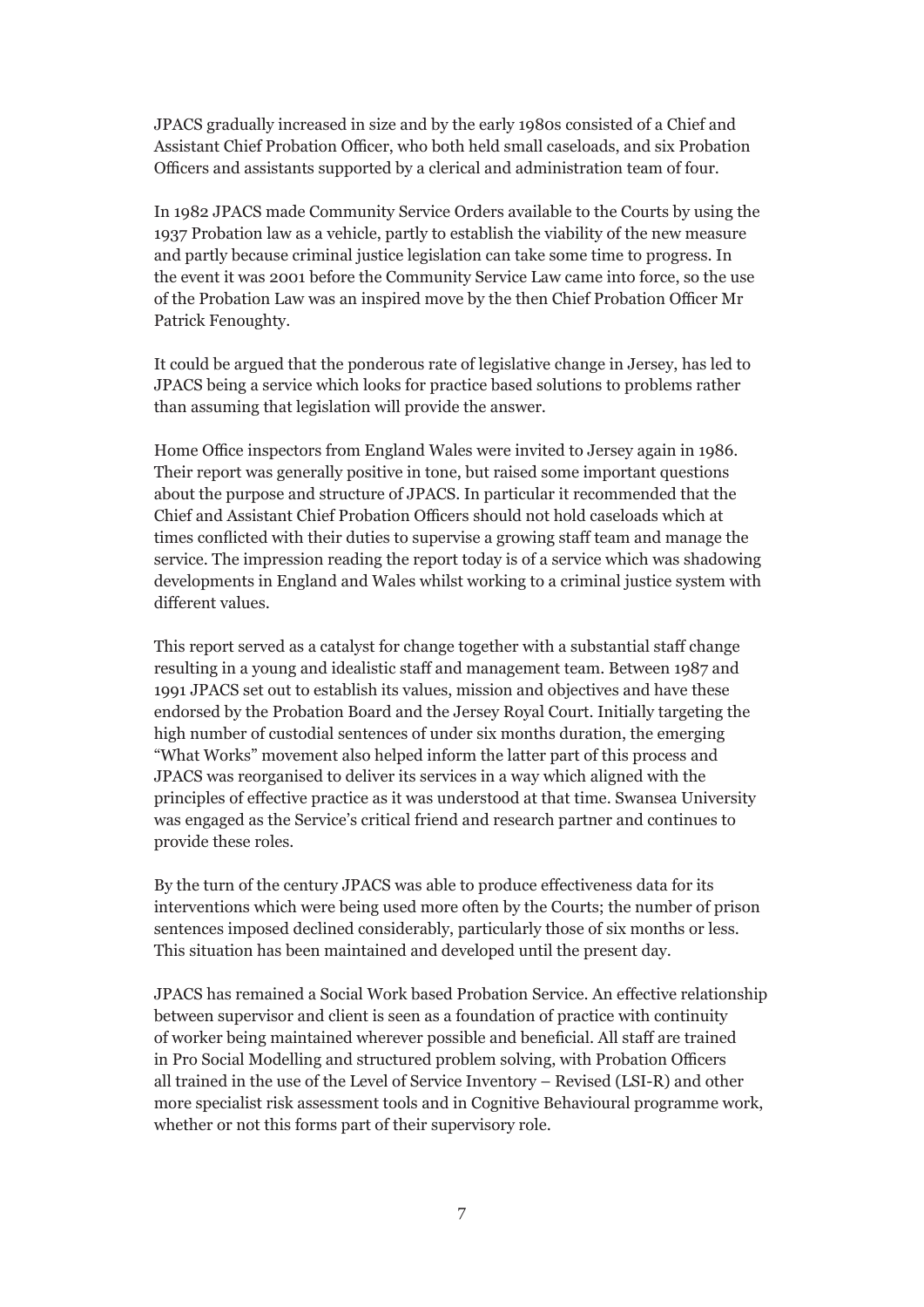#### **2.2 Recent history from 2008 to 2011**

Since 2008, all Probation Officers have received intensive and ongoing training and consultancy in assessing and working with sex offenders to prepare for and respond to new legislation and a growth in this area of work. JPACS has been a leader in examining the impact of individual Probation worker skills on the effectiveness of work with offenders through the use of audio visual recording of client interviews. As a result of the findings the Service has launched a strategy to help ensure that they are using the right skills in interviews with service users.

Additionally, in 2010, the Jersey Family Court Advisory Service (JFCAS) was formed creating a specialist department within JPACS which deals with all Family Court matters concerning children which were previously part of every Probation Officer's caseload

## **3. Legislative Basis of the Probation System**

#### **3.1 Legislative Basis**

The Loi (1937) sur l'atténuation des peines et sur la mise en liberté surveillée (Fr) as amended, provides the basis for the Probation system in Jersey. (EPR 8) This Law allows the Court with the consent of the offender to make a Probation Order of up to 3 years duration which is supervised by an Officer of the Court (the Probation Officer) instead of imposing any other kind of sentence. There are no statutory restrictions on circumstances or types of offence and Probation is available to all the Criminal Courts and all offenders over the age of criminal responsibility, currently 10 years of age. The aim of a Probation Order is to help the probationer reform although measures of control over employment and address are given to the Probation Officer under the legislation and failing to comply with the terms of the Order can result in a return to the sentencing court and the imposition of a proportionate sanction for the original offence. Additional conditions can be added to probation orders but such things as attendance at specific programmes are left to the discretion of the Probation Officer because it is recognised that a probationer's needs change over time. (EPR 1)

Rules for the operation of Probation Orders are made through practice standards agreed with the Royal Court and occasionally following review of individual cases. For example, permission to travel outside of the jurisdiction is a Court function delegated to the Probation Officer or a JPACS Manager, depending on whether the destination is within or outside of the British Isles.

The Criminal Justice (Young Offenders) (Jersey) Law 1994, lays down the requirement that an offender aged between 15 and 21 years of age sentenced to four months or more Youth Custody will be released under the supervision of a Probation Officer for the final third of their sentence, 12 months or their 22nd Birthday whichever is the shortest period. For example, a person sentenced to 18 months imprisonment on their 20th Birthday would serve 12 months in custody with a licence period in the community for 6 months, but if sentenced on their 21st Birthday they would serve 12 months in custody with no licence period as they would be 22 years old on release. Failure to comply with the terms of this Licence is a criminal offence punishable by a fine or custody of up to 30 days, with the Licence remaining in force.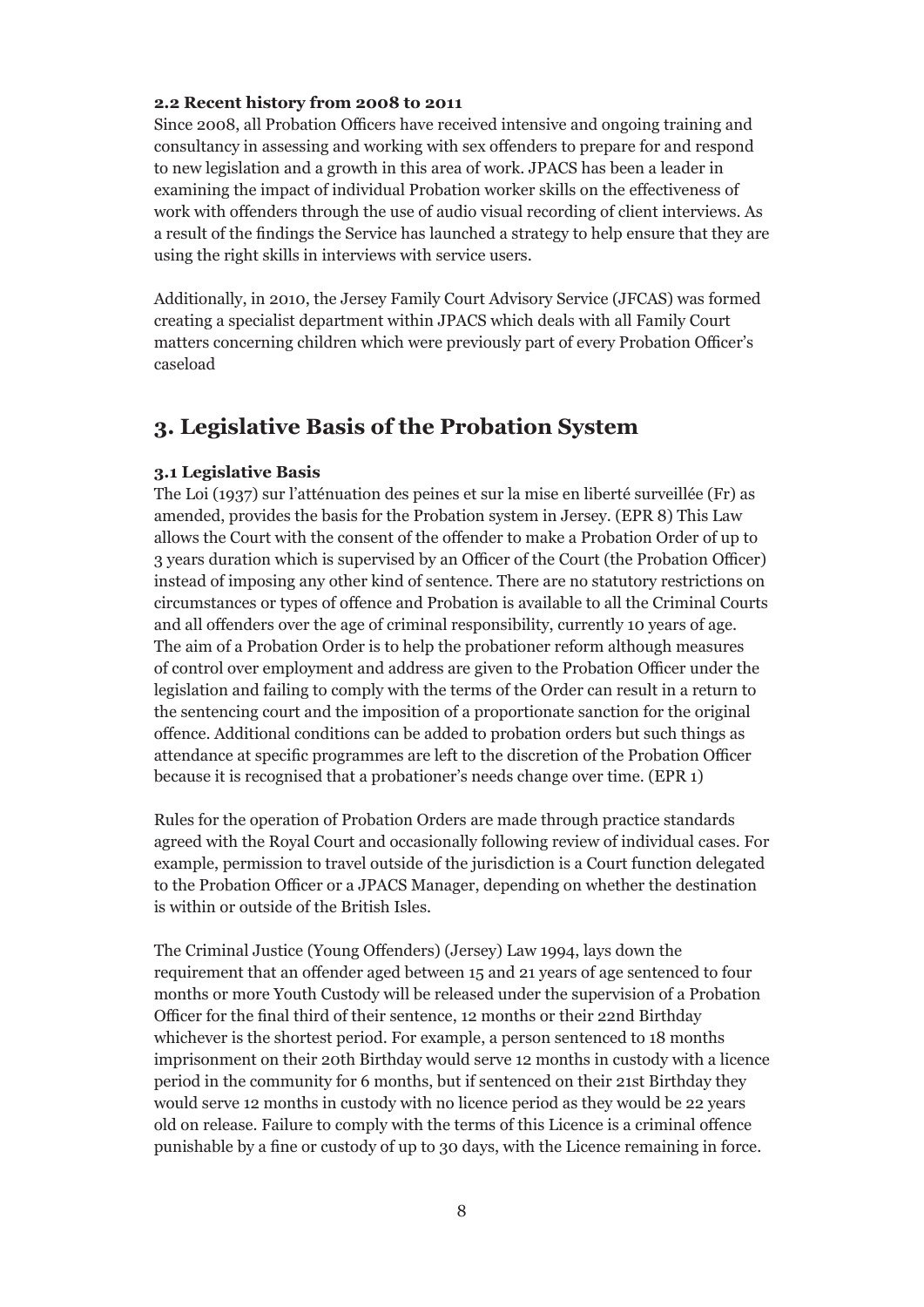The Criminal Justice (Community Service Orders) (Jersey) Law 2001, provides for unpaid work by offenders supervised by JPACS as an alternative to a custodial sentence. The Court is required to have considered that a custodial sentence would otherwise be passed and to have obtained the informed consent of the offender. Community Service Orders from 40 to 180 hours can be imposed in the Magistrate's and Youth Court as an alternative to one week to 12 months imprisonment. Orders of up to 240 hours to be completed within one year as an alternative of up to 18 months custody can be imposed by the Royal Court. 240 to 480 hours Community Service to be completed within two years as an alternative to up to three years imprisonment can be ordered by the Royal Court. Failure to comply with the terms of the Order can lead to the court imposing the custodial sentence that would have been imposed less some credit for any work completed.

#### **3.2 Mission and Mission statement**

The JPACS mission statement is:

*"The Jersey Probation and After-Care Service exists to provide the Parishes, Courts and Prisons with a high quality information service and to supervise those offenders entrusted to it in order to reduce re-offending, allow restitution and protect the public. In Family proceedings and other matters concerning children, The Jersey Family Court Advisory Service serves the Royal Court by providing reports and advice, which represent the best interest of the child"*

JPACS also has a statement of values: "To promote respect and dignity throughout all our work"

This is followed by three aims which link in to strategic priorities established by the States of Jersey:

- 1. "To provide an information and assessment to the Parish Halls, Criminal and Family Courts, H.M Lieutenant Governor and Prisons, which are accurate, timely, and aid decision making."
- 2. "To provide supervision services to the Parish Halls, Courts and Prisons which assist people effectively to make positive changes in their lives which reduce re offending"
- 3. "To provide monitoring and where necessary timely enforcement action to assist in the protection of the public from further offending."

#### (EPR 1)

Each year, JPACS produces an Annual Report and Business Plan, which details its performance and plans. For the last twenty years JPACS has targeted its community interventions at those offenders at a medium or high likelihood of reconviction, and those at risk of custodial terms of up to twelve months. Diversion strategies and programmes have been designed for children at risk of prosecution, illegal drug users and those arrested for being drunk and incapable.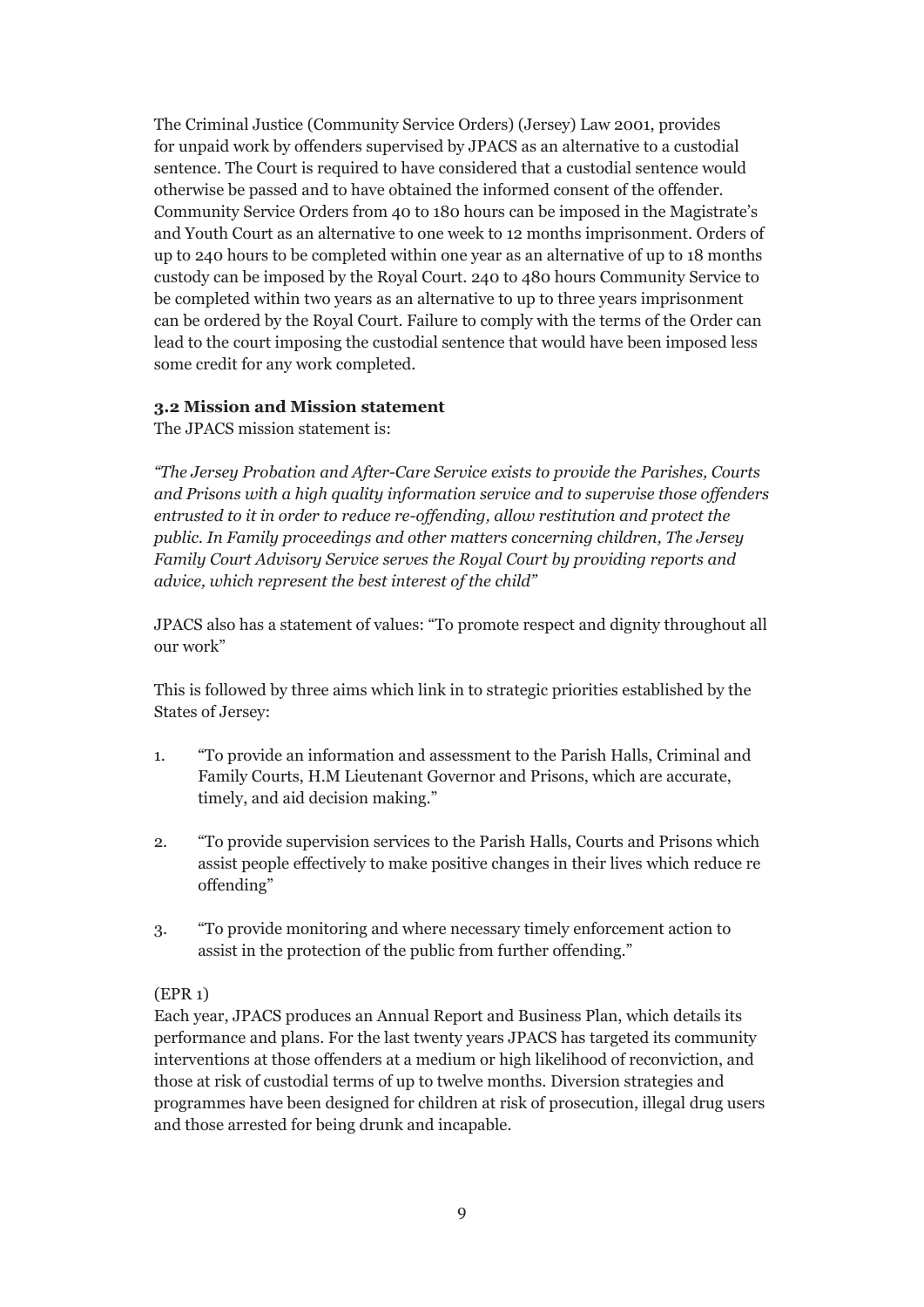JPACS also contributes to a number of strategic cross agency initiatives and strategies and is represented directly rather than through a Ministry or larger department. (EPR 98)

Funding for JPACS is provided from Jersey Government revenues with no charges to service users or stakeholders. Traditionally cash limits are set one to three years in advance with funding for new services typically having to be agreed by the States Assembly (Parliament). Funding is sometimes made available to the Service outside of this process for wider initiatives and strategies via other Government Departments. JPACS has worked closely with the Guernsey Probation Service to develop the Services' computerised case management and management information system and the two jurisdictions share expertise and training opportunities.

#### **3.3 Crime Prevention**

JPACS provides a Duty Officer scheme daily so that members of the general public or former offenders can access advice and assistance, as well as for those current clients with an immediate need to access the service.

The Service is represented on major crime reduction partnerships such as "Building a Safer Society" and the Criminal Justice Board's Justice Working Group as well as more general social policy strategies such as the Children and Young Persons' Strategic Framework. The Chief Probation Officer is a member of the Ministerial Children's Policy Group and sits on the Misuse of Drugs Advisory Panel which advises the Minister of Health and Social Services.

There are close informal links between a number of charities which work with the Homeless and other vulnerable groups. The present Chief Probation Officer chairs the Steering Group of the Prince's Trust in Jersey, which offers programmes and opportunities to young people who are leaving care, unemployed, underachieving educationally or offenders.

JPACS is directly represented on all criminal justice strategic bodies. Many services are delivered in partnership and or use Probation Service expertise in their organisation. Examples include the Jersey Domestic Violence Forum, Victim Support Jersey, The Prince's Trust, Children's Policy Group of Ministers, the Justice Working Group and Building a Safer Society Strategy. (EPR 98)

#### **3.4 Victim assistance**

JPACS does not provide any assistance to victims of crime directly. A project has been launched in 2014, to unify and strengthen services for victims in line with the spirit of the European Victims' Directive. This initiative is being led by JPACS.

Generally, victim contact before sentencing is dealt with by Victim Support Jersey, a charitable organisation with close links to JPACS, but independent of it, which avoids any perception of a conflict of interest. In cases involving domestic abuse, Service policy is to invite an account from the victim, either directly or through a Victim organisation whilst ensuring their safety is prioritised. This contribution helps to inform the risk assessment but victims are not asked to comment on particular sentences. Where appropriate, referral is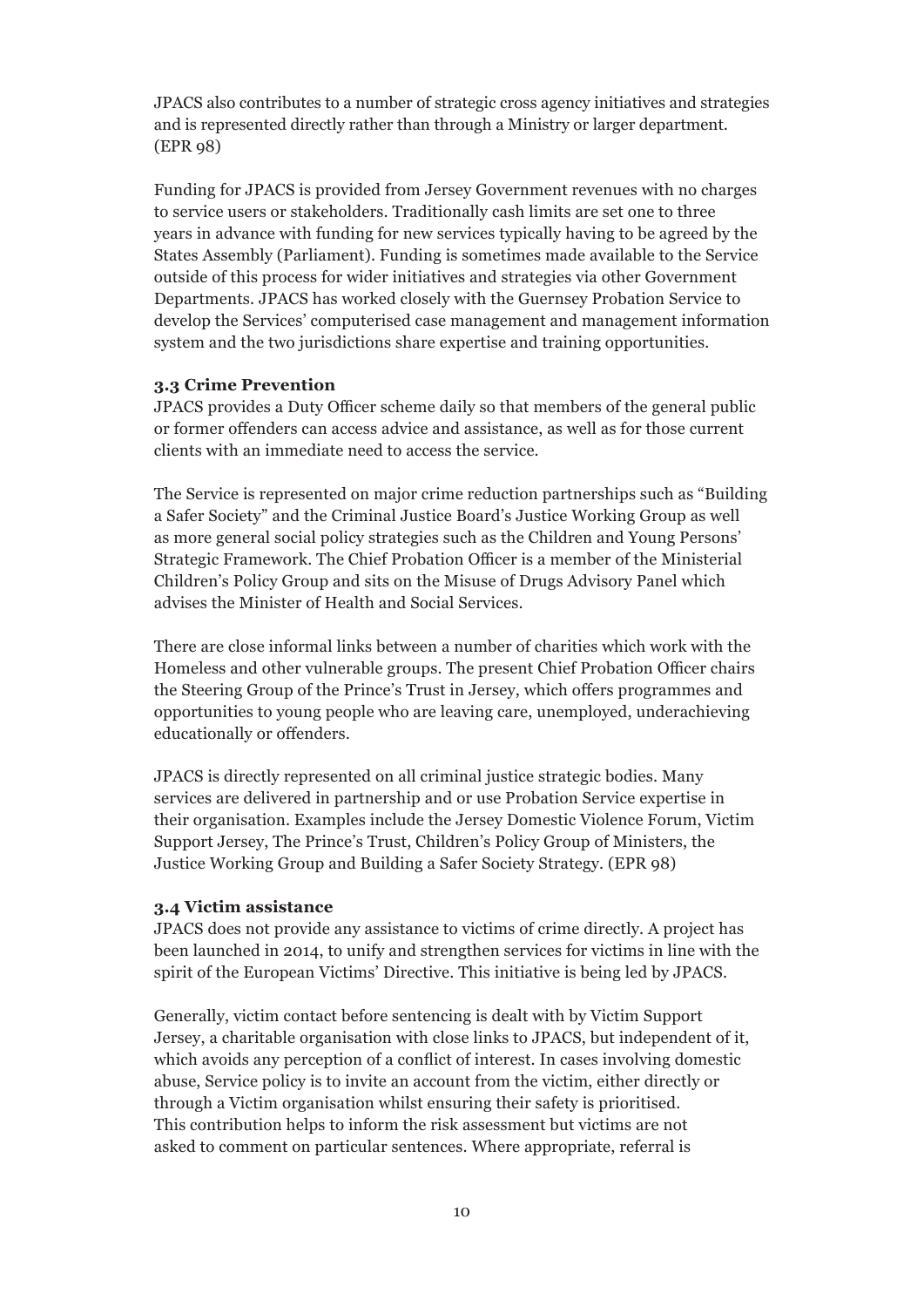made by the Probation Officer to one of the Victims' Organisations. (EPR 95)

JPACS operates a Restorative Justice Scheme across the sentencing tariff including those sentenced to imprisonment. In all cases other than domestic violence or sexual offences, where there is an identifiable victim, the Offender under supervision is asked whether they wish to make amends and apologise. If they indicate a genuine willingness to do so, the victim is approached by the Restorative Justice Officer who offers indirect or direct contact. The victim is under no obligation to participate. Restorative Justice is a parallel process to the sentencing and supervision system so that there are no sentencing incentives for offenders to take part. This helps to avoid any pressure on victims or offenders to participate and to ensure that the process is genuinely restorative. The co-ordinator of the scheme and only employee has received specialist training. (EPR 97)

#### **3.5 Volunteers' involvement**

Volunteers are used to help clients with specific difficulties, such as literacy and numeracy for example. In addition part time staff members who all have other occupations and are in effect paid volunteers, are used to lead Community Service work sessions. Both types of volunteers receive specific initial and ongoing training and receive regular supervision. (EPR 34)

# **4. The Organisation of Probation Services**

All JPACS staff are recruited through a rigorous and competency based appointment process. Pro-social and inclusive values are essential attributes for all staff. Probation Officers, Social Workers and their managers (Délégués) are required to be either qualified Social Workers or to hold a recognised Probation Officer qualification from another jurisdiction with a proviso that further specialist training may be required prior to final appointment by the Jersey Royal Court. So for example a Probation Officer from Portugal or France could be appointed by the Jersey Royal Court as a Jersey Probation Officer (Délégué). (EPR 22)

Caseloads for full time Officers are in the high twenties with around six or seven Court reports to prepare each month to assist with sentencing. The two Officers supervising children and young people under the age of 21 years have a lower caseload whilst the two Officers providing the majority of the prison through and after care have higher caseloads but a differing pattern of contact to those with clients only in the community and prepare fewer Court reports. There are published standards for report preparation and client supervision, which provide a clear framework for practitioners. Supervision with the Team Leader is used to assist with prioritisation and review of the caseload.

JPACS works closely with partner agencies such as the Police, Prison, Social Security, Social Services, Youth Service, Alcohol and Drug Service to co-ordinate services for clients and to protect the public. Some of these agencies provide a service within the Probation Service offices, others specific programmes for JPACS clients, whilst others provide access to their mainstream services. (EPR 37)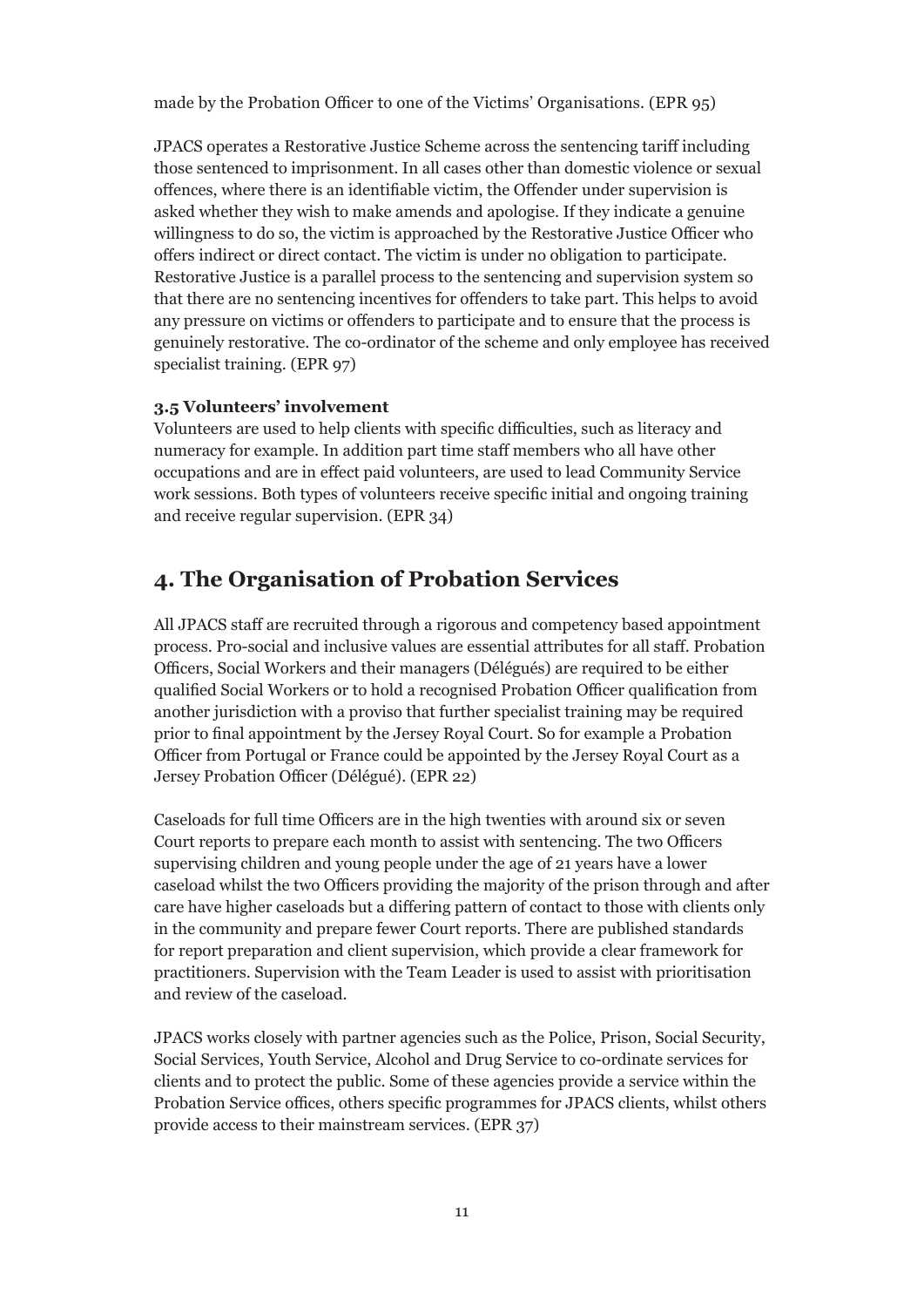JPACS does not routinely become involved in decisions concerning prosecution for adult offenders unless there are exceptional circumstances. In the case of children unless the matter is so serious that the child has to be detained in custody, all children are warned for a Parish Hall Enquiry, where a decision about prosecution will be made. Probation staff make preliminary enquiries with the child's family and attend the hearing to offer verbal information and advice to the Centenier (prosecutor). JPACS provides a supervision service to Children appearing at Parish Hall Enquiries as an alternative to prosecution.

Social Enquiry Reports are prepared on all people who have admitted or been found guilty of an offence at the Jersey Royal Court (the superior Court) to assist with sentencing. Social Enquiry and Verbal Reports are prepared on request for the Magistrate's and Youth Courts to assist with sentencing. There are agreed and published standards and framework for these reports which are made available to the report subjects and their Advocates as well as to the Prosecution in Royal Court cases. Feedback on the quality and usefulness of these reports is provided through monthly meetings with the Magistrates and as part of externally validated inspections. (EPR 42)

JPACS employs one specialist Probation staff member of Portuguese heritage to work with the largest linguistic minority group in Jersey. JPACS has provided resources for this staff member to qualify as a Social Worker. Other languages are catered for through the use of a telephone interpreting service as required. Community penalties and resettlement are available to all regardless of language or nationality. The ability to deliver particularly complex pieces of work may be compromised, but individual solutions would be pursued. JPACS has made links with the Probation Services in the United Kingdom, Ireland, mainland Portugal and Madeira to facilitate information exchange and resettlement. Links with France are improving but still rudimentary but despite the proximity there are rarely French people appearing before the Jersey Courts. Where Jersey nationals are in the criminal justice system of other jurisdictions JPACS will co-operate by providing background and home circumstances information and provide such other assistance as requested. (EPR 63, 64 and 65)

#### **4.1 Main characteristics**

Due to the small size of the jurisdiction there is one Probation and After Care Service building from which the majority of JPACS services are delivered. The building is co-located with the Magistrate's Court building emphasising the Service's position as an agency of the Court.

One staff member who is responsible for the co-ordination of the JMAPPA (Jersey Multi-Agency Public Protection Arrangements) for sex offenders and others convicted or at risk committing serious offences of violence, is based at the States of Jersey Police Headquarters. A part-time staff member is based at Jersey Prison.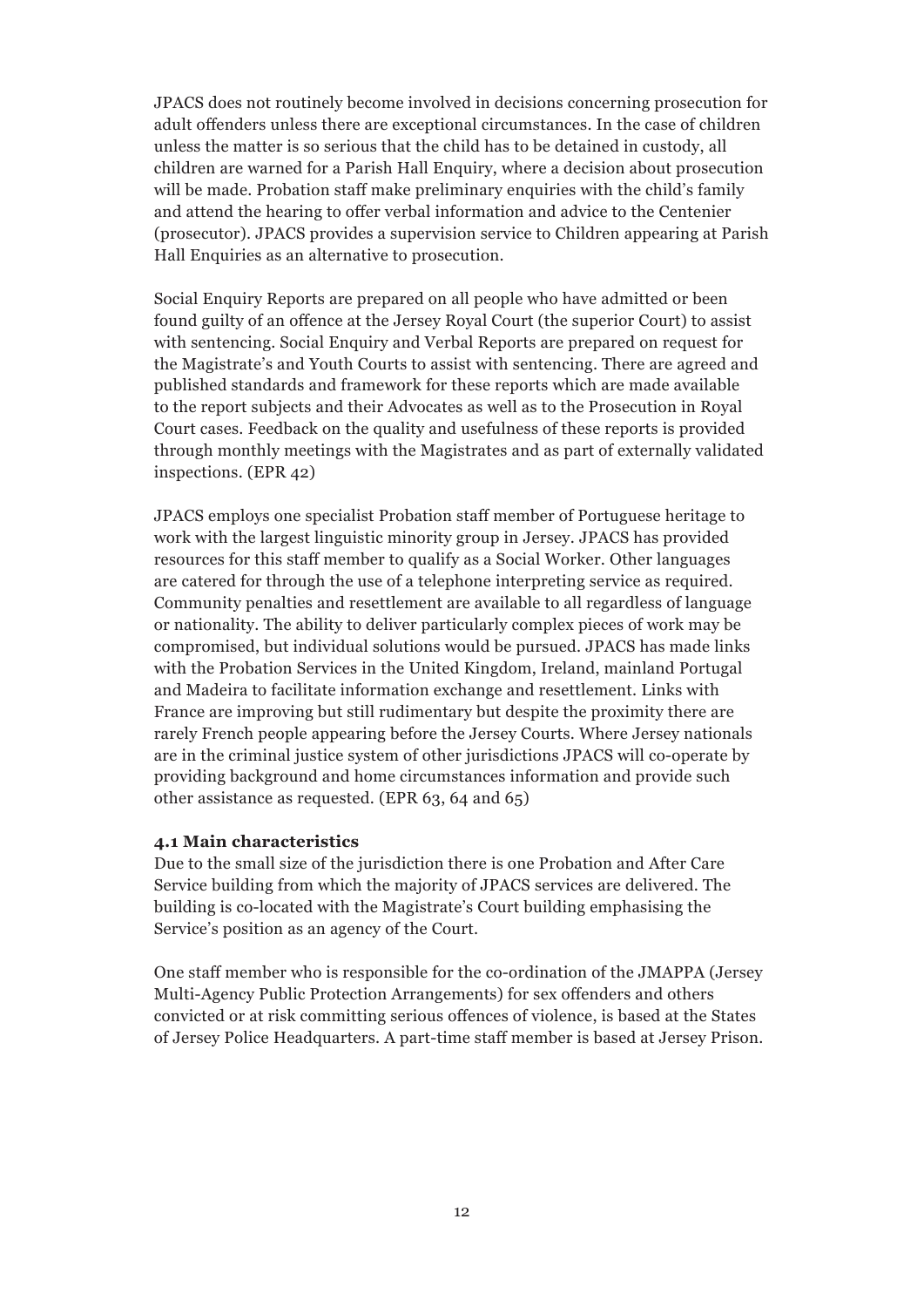

#### **4.2 Internal organization**

#### **4.2.1 Probation workers**

Caseloads for full time Officers are in the high twenties with around six or seven Court reports to prepare each month to assist with sentencing. It is usual for the probation officer (Délégué) who prepares a report to supervise any probation order resulting from the case. Two probation officers (élégués) supervise children and young people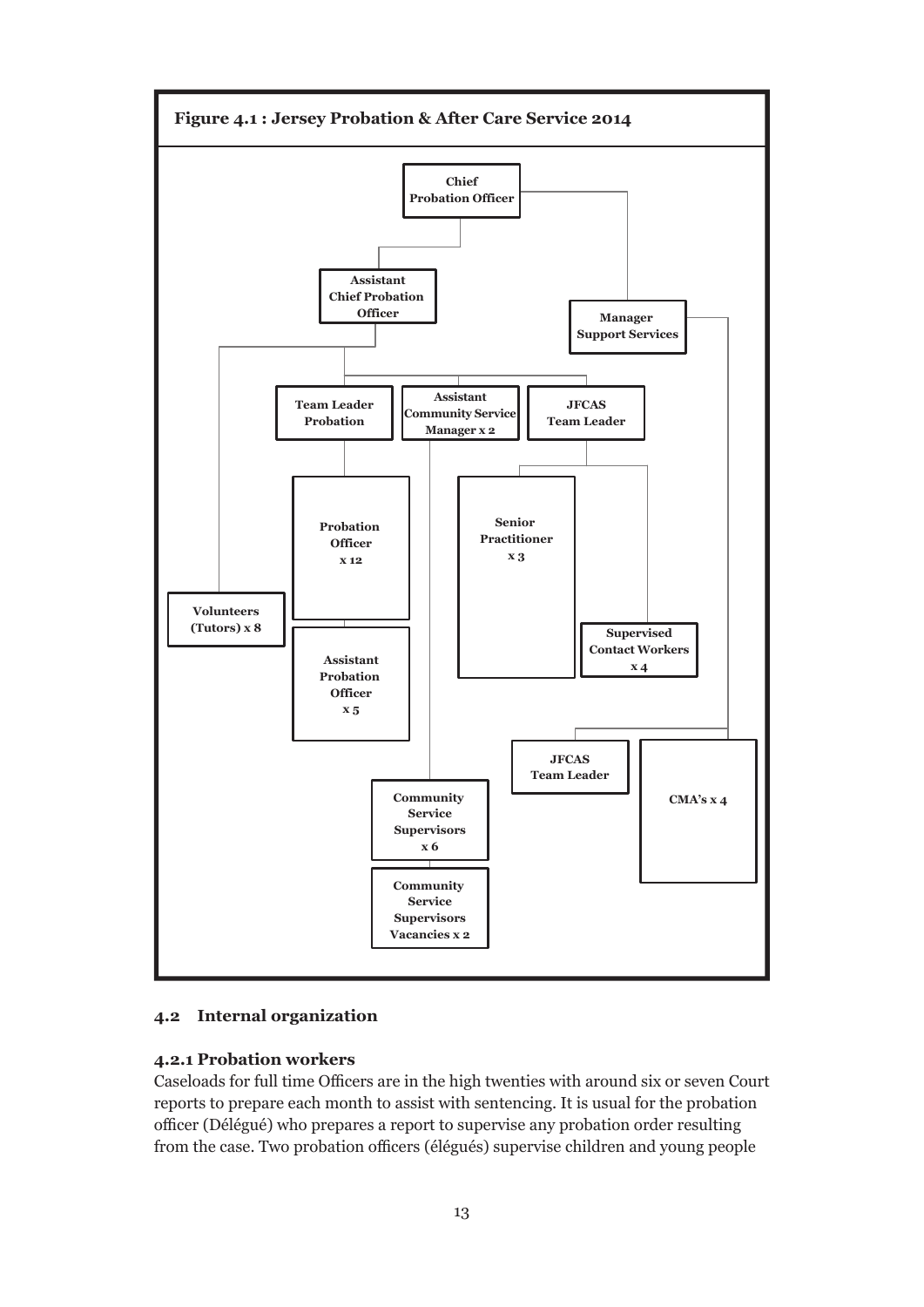under the age of 21 years and have a lower caseload whilst the two Officers providing the majority of the prison through and after care have higher caseloads but a differing pattern of contact to those with clients only in the community and prepare fewer Court reports. There are published standards for report preparation and client supervision which provide a clear framework for practitioners. Supervision with the Team Leader, which is least monthly, is used to assist with prioritisation and review of the caseload. Assistant and specialist staff perform specific roles with clients, whilst volunteers work typically with one client on a specific issue often literacy and numeracy. (EPR 29)

#### **Table 1. The staff structure**

| Number of staff                                                         | 42                                                     |
|-------------------------------------------------------------------------|--------------------------------------------------------|
| Management staff                                                        | 5                                                      |
| <b>Executive staff</b>                                                  | 31                                                     |
| Supporting staff (e.g. secretary,<br>bookkeeping staff, ICT staff etc.) | $6 - 5$ of these also have a client assistance<br>role |

#### **4.2.2Education, training requirements and opportunities**

All JPACS staff are recruited through a rigorous and competency based appointment process. Pro-social and inclusive values are essential attributes for all staff regardless of their role.

Probation Officers, Social Workers and their managers (Délégués) are required to be either qualified Social Workers or to hold a recognised Probation Officer qualification from another jurisdiction with a proviso that further specialist training may be required prior to final appointment by the Jersey Royal Court. These qualifications are at Degree or postgraduate level. JPACS has an internal training scheme which allows non-qualified staff to obtain a Degree in Social Work from the Robert Gordon University, Aberdeen in Scotland via distance/blended learning. The service covers 80% of the fees together with travel and subsistence costs, weekly study leave and 200 days practice leave; the balance of funding is provided by the student. (EPR 22)

There is an extensive continuing programme of training and development for all JPACS staff. For probation officers (Délégués) this concentrates on the skills required to be an effective practitioner generally and in specific areas such as working with sex offenders, domestic abuse or children. Officers have access to a specialist Forensic Clinical Psychologist for case consultancy regarding sex offenders and others with the potential to cause serious harm. Training is also provided for new programmes, assessment tools and legislation as necessary. Every member of staff without exception is trained in Pro-social modelling and problem solving. All staff members who supervise clients have supervision at least monthly and all staff members have an annual appraisal and performance review which includes training and professional development planning. Client supervision sessions can be recorded onto DVD and these sessions are used for training and development purposes during supervision using a skills checklist developed by Swansea University for JPACS. EPR 23, 24, 25 and 27)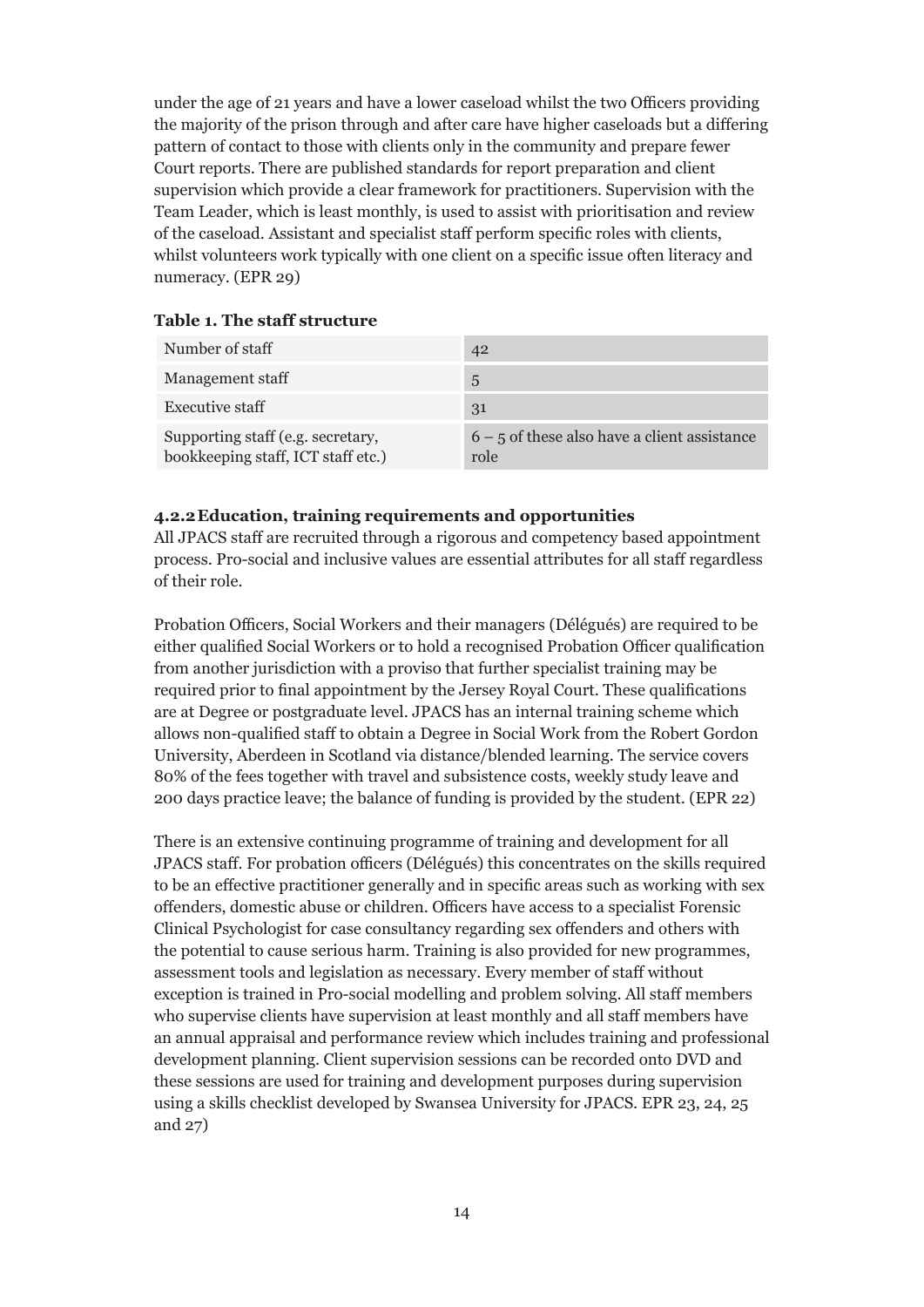The annual budget for staff training and development is £40,000 excluding subsistence and travel i.e. approximately 2% of overall JPACS expenditure. In addition, wider Management, administration more generic training is provided .

#### **4.2.3Other organisations involved in probation work**

There are no other organisations performing probation work in Jersey, although many organisations both statutory and voluntary work in partnership with JPACS. There is no professional association for Probation staff in Jersey. Some are overseas members of United Kingdom based organisations such as the National Association of Probation Officers (NAPO), or the Probation Chiefs' Association (PCA)

#### **4.3 Probation and offenders abroad**

JPACS endeavours to provide an equivalent standard of service to all clients whatever their nationality, and Jersey criminal law does not favour any particular nationality. The Service employs one bilingual probation officer (Délégué) of Portuguese heritage, reflecting the largest non-British minority, and has commissioned a simultaneous telephone interpreting and a translation service for other non-English speaking nationalities. This does restrict the scope of the work which can be performed, but the instances of it causing difficulty are rare.

Foreign nationals who commit serious offences and receive a prison sentence of over 12 months may be liable to deportation proceedings. JPACS assists the relevant authority in preparing reports which detail the person's circumstances, links to Jersey and their "home" jurisdiction and any change in risk or behaviour post sentence.

JPACS will assist other jurisdictions in assisting with assessments or supervision of clients who have been resident on Jersey or are intending to return to the jurisdiction. Most commonly this is with other British jurisdictions but assistance has also been provided to other European jurisdictions, and on one occasion each to New Zealand and Japan.

Jersey is outside of the EU, but JPACS welcomed the EU Framework Decisions 2008/909 and 2008/947 and worked closely with the other British Jurisdictions to ensure a mechanism which would allow Jersey to link in to arrangements of the United Kingdom. Whilst a mechanism was agreed, it is not known at the time of writing when the United Kingdom intends to implement the Framework Decisions.

Therefore whilst statutory transfer of persons subject to imprisonment or post custodial licence is possible between Jersey and the other British Jurisdictions, with the exception of Guernsey and the Isle of Man, any transfer of Community Orders or any Orders from outside the United Kingdom takes place on a voluntary basis. Foreign National prisoners can use transfer into the United Kingdom prison system to facilitate their onward transfer to their home jurisdiction. (EPR 63, 64 and 65)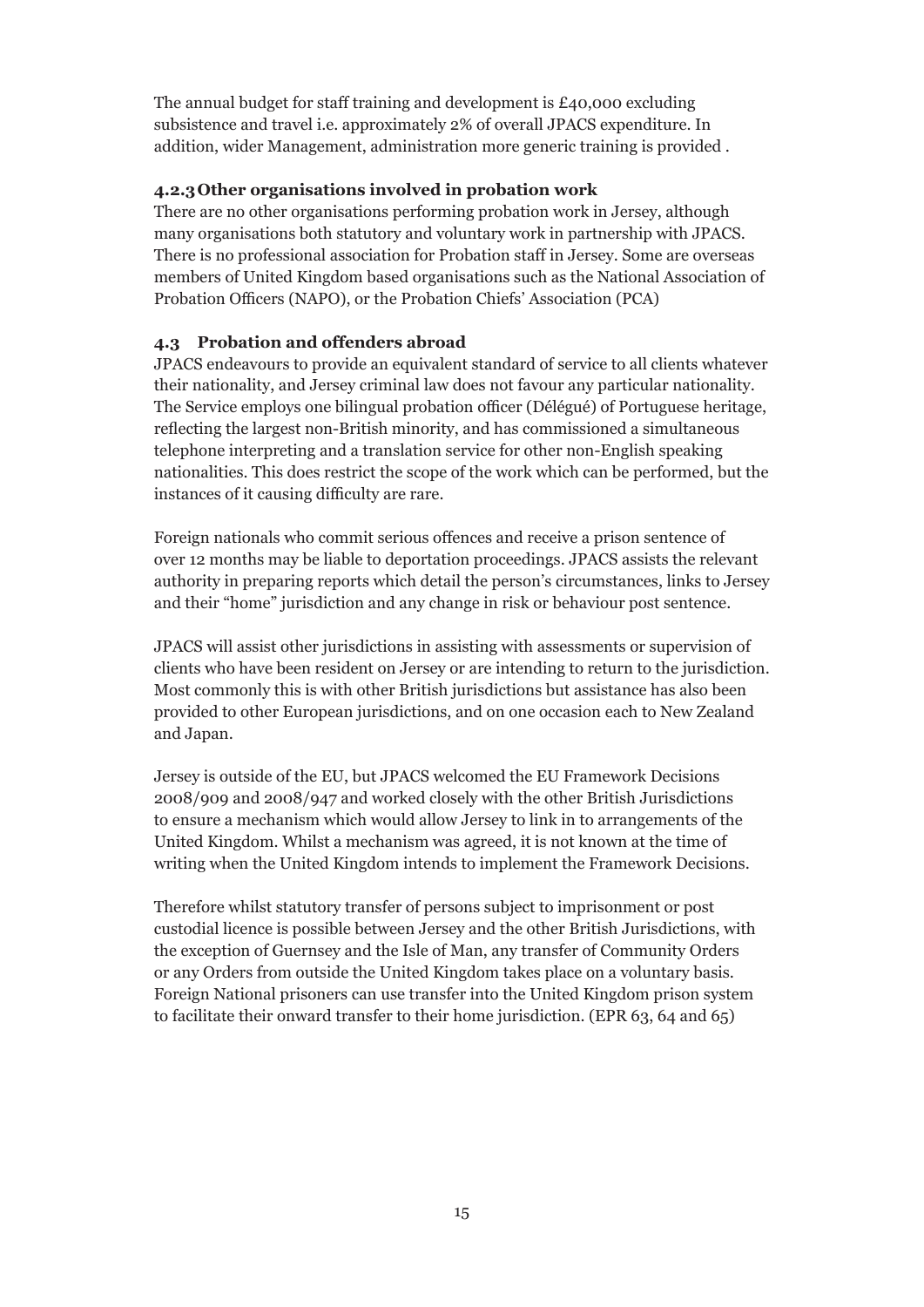# **5. Different Stages of the Criminal Justice Process<sup>1</sup>**

#### **5.1 Pre-trial/remand/trial stage**

**Table 2.** *Sanctioning system and probation involvement in the pre-trial/trial stage*

| Sanctions/Measures/<br>Penalties/Conditions<br>attached to a<br>conditional decision or<br>sentence | Provided in<br>legislation | Probation<br>Service<br>involvement | Main characteristics of<br>the probation activity                                                                                                                                                                                                                                                                 |
|-----------------------------------------------------------------------------------------------------|----------------------------|-------------------------------------|-------------------------------------------------------------------------------------------------------------------------------------------------------------------------------------------------------------------------------------------------------------------------------------------------------------------|
| Unconditional<br>waiver by the public<br>prosecutor                                                 | $\overline{X}$             |                                     |                                                                                                                                                                                                                                                                                                                   |
| Conditional waiver by<br>the public prosecutor                                                      | X                          | X                                   | Verbal information<br>provided to a Community<br>prosecutor "Centenier" in<br>cases involving children<br>or some vulnerable<br>adults. Centenier can<br>decide to defer decision<br>for up to 4 months with<br>a period of voluntary<br>probation supervision.<br>If successful prosecution<br>does not proceed. |
| Conditional<br>suspension of the pre-<br>trial/remand detention                                     |                            |                                     |                                                                                                                                                                                                                                                                                                                   |
| Pre-trial/remand<br>detention                                                                       | X                          |                                     |                                                                                                                                                                                                                                                                                                                   |
| Police custody                                                                                      | $\boldsymbol{\mathrm{X}}$  |                                     |                                                                                                                                                                                                                                                                                                                   |
| Bail                                                                                                | YX                         |                                     |                                                                                                                                                                                                                                                                                                                   |
| Caution                                                                                             | X                          | If a child or<br>existing client    | Provide information to<br>the Centenier                                                                                                                                                                                                                                                                           |
| Surety                                                                                              | X                          |                                     |                                                                                                                                                                                                                                                                                                                   |
| House arrest                                                                                        |                            |                                     |                                                                                                                                                                                                                                                                                                                   |
| Electronic monitoring                                                                               |                            |                                     |                                                                                                                                                                                                                                                                                                                   |
| Community service                                                                                   |                            |                                     |                                                                                                                                                                                                                                                                                                                   |
| Treatment order                                                                                     |                            |                                     |                                                                                                                                                                                                                                                                                                                   |
| Training/learning<br>order                                                                          | N <sub>0</sub>             |                                     |                                                                                                                                                                                                                                                                                                                   |
| Drug/alcohol<br>treatment program                                                                   | $\mathbf X$                |                                     |                                                                                                                                                                                                                                                                                                                   |

<sup>1</sup> Working with suspects and offenders, this includes actions with regard to mediation schemes and victim support schemes.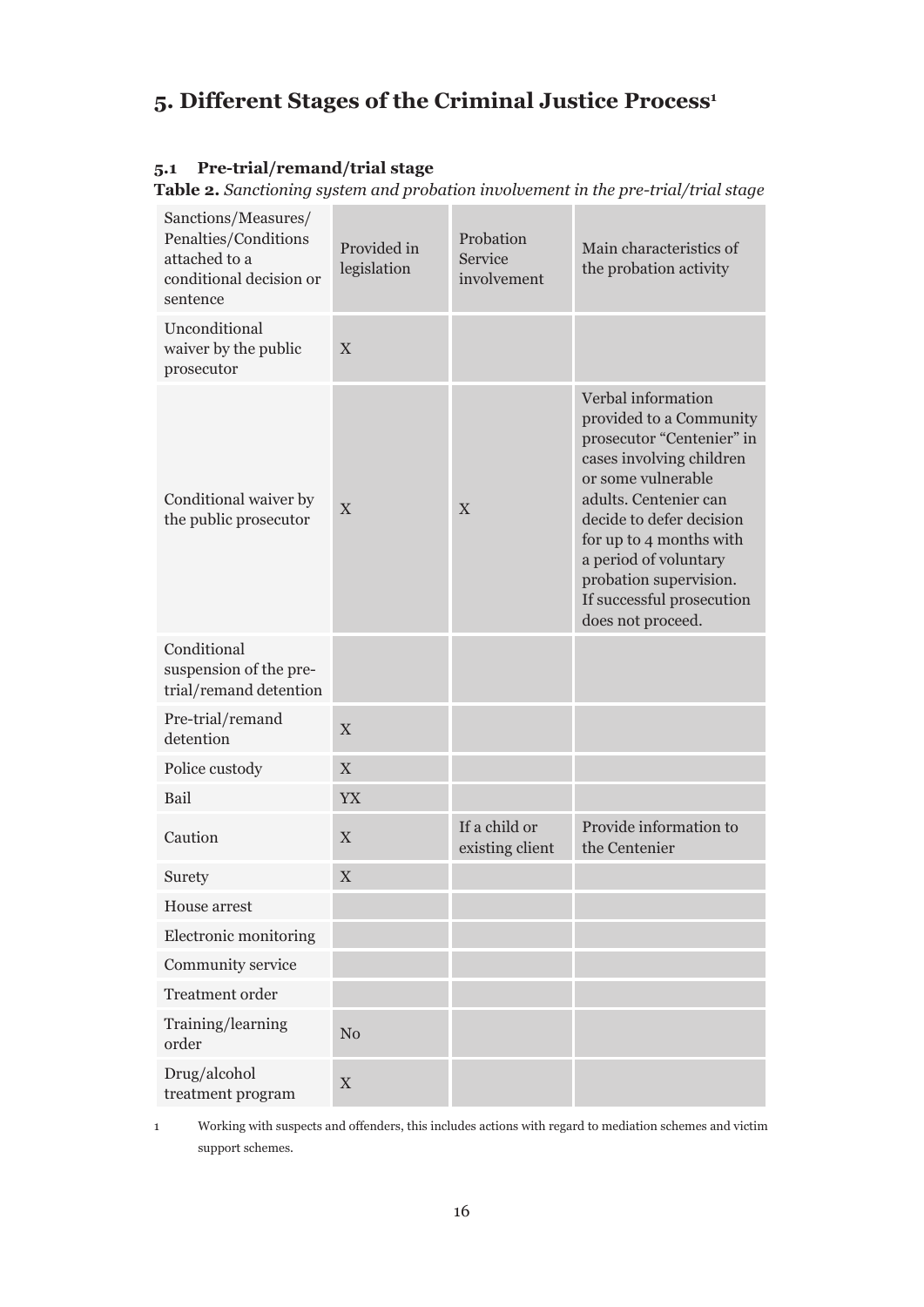| Sanctions/Measures/<br>Penalties/Conditions<br>attached to a<br>conditional decision or<br>sentence | Provided in<br>legislation | Probation<br>Service<br>involvement | Main characteristics of<br>the probation activity |
|-----------------------------------------------------------------------------------------------------|----------------------------|-------------------------------------|---------------------------------------------------|
| Compensation to the<br>victim                                                                       | $\overline{X}$             |                                     |                                                   |
| Mediation                                                                                           | X                          |                                     |                                                   |
| Semi-detention                                                                                      |                            |                                     |                                                   |
| Attending a day centre                                                                              |                            |                                     |                                                   |
| Liberty under judicial<br>control                                                                   |                            |                                     |                                                   |
| Interdiction to leave<br>the country                                                                | $\overline{X}$             |                                     |                                                   |
| Interdiction to enter<br>different cities/places                                                    | X                          |                                     |                                                   |
| Interdiction to carry<br>out different activities                                                   | X                          |                                     |                                                   |
| Interdiction to contact<br>certain persons                                                          | X                          |                                     |                                                   |
| Psychiatric treatment                                                                               | $\mathbf X$                |                                     |                                                   |
| Deferment of sentence                                                                               | X                          |                                     |                                                   |
| Fine                                                                                                |                            |                                     |                                                   |
| Other financial<br>sanctions                                                                        |                            |                                     |                                                   |

#### **5.1.1 Pre-trial/pre-sentence report**

If a person has been found guilty by a court or has admitted their guilt in Court JPACS may be asked to prepare a Social Enquiry Report (SER). SERs are prepared to assist the Court with sentencing in all Royal Court cases and by request of the presiding Magistrate in Magistrate's and Youth Court cases. SERs must be ordered whenever the Court is considering custody unless there are compelling reasons stated in Court not to do so, if the person is under the age of 21 years, or has not been sentenced to custody previously. A person can decline to have an SER prepared on them but this is rare. It is open to the JPACS Court Officer to suggest that an SER should be prepared. (EPR 7)

An SER contains a social history of the report subject together with an analysis of their previous and current offending and an assessment of the likelihood and potential seriousness of further offending. Various validated risk assessment tools such as the LSI-R and Spousal Assault Risk Assessment (SARA) are used to help inform the Officer's assessment. The SER can recommend an appropriate non-custodial penalty to the Court or acknowledge the inevitability of a custodial sentence. If there is a recommendation for a Probation Order the SER will contain a work plan so that the Court and the client understand what the focus of the Order would be. In all cases where a custodial sentence could be passed individuals are assessed for their suitability and agreement to perform Community Service as a direct alternative to imprisonment. (EPR 44)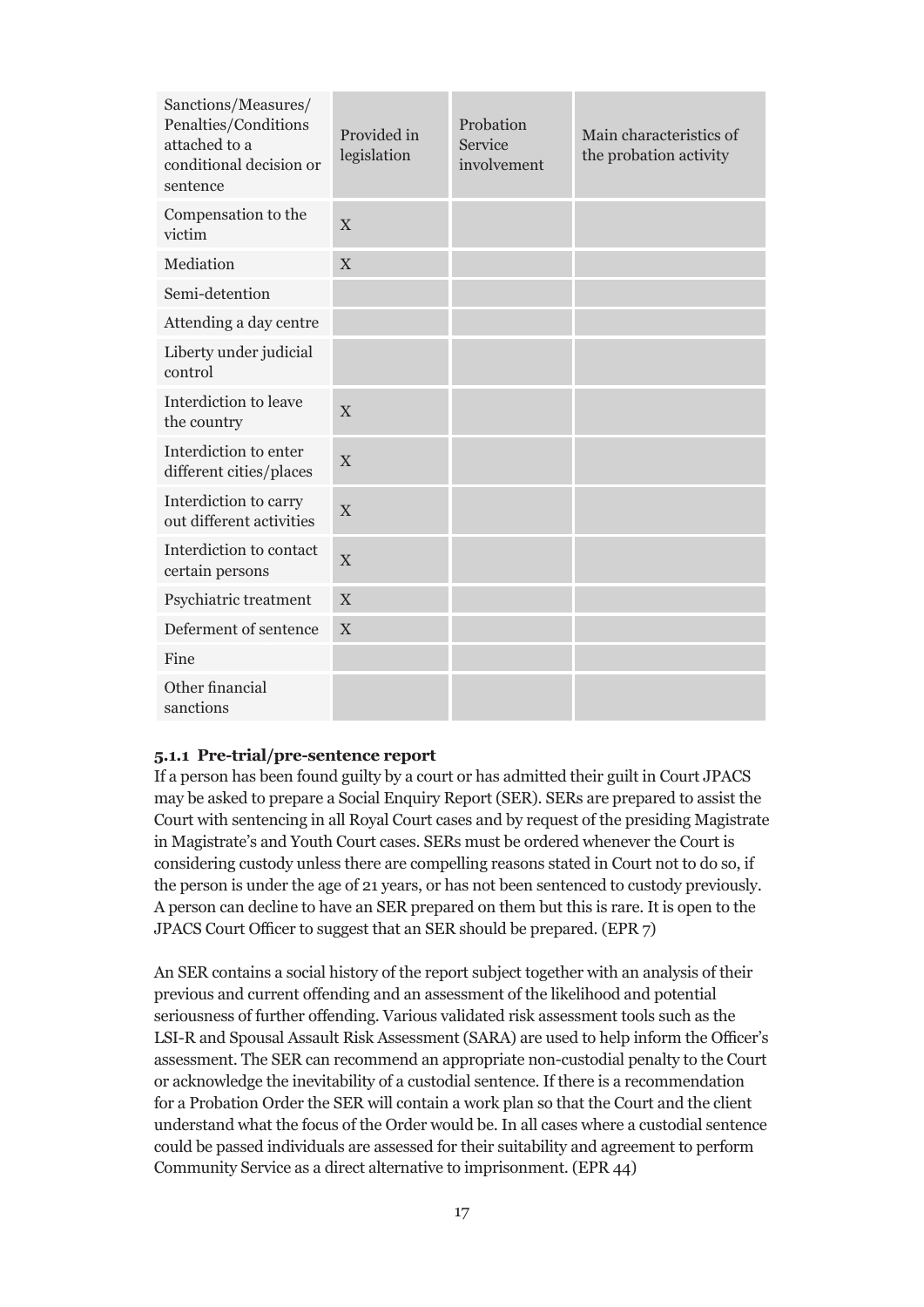An SER is not a part of the defence or prosecution case but is prepared to assist the Court. Wherever possible information provided by the report subject is verified. An "average" SER takes approximately seven hours to prepare with some taking substantially longer than this. SERs are provided to the sentencing Court and to Advocates two days prior to sentence in Magistrate's and Youth Court and four days prior to sentence in Royal Court. Generally SERs are prepared during a four week period if the subject is in the community or two weeks if there is a custodial remand.

A JPACS staff member is always available in Magistrate's and Youth Court and is available to assist sentencers by providing a verbal report and assessment on an offender if requested. These Verbal or "Stand Down" reports usually address a particular issue such as suitability and consent to perform community Service or an assessment of ability to pay a financial penalty. The JPACS staff member will always consider whether a full SER would be desirable and can recommend this to the Court.

If someone under the supervision of the Service reoffends the court will be provided with an "Information for Court" Report usually presented with the SER prepared for the previous sentencing hearing.

SERs are prepared on non-residents/foreign nationals appearing before the Jersey Courts in exactly the same circumstances as for the local population. There is a specialist member of staff for working with people of Portuguese heritage and for other languages an accredited interpreter is used. JPACS will prepare SERs on request from other jurisdictions in respect of Jersey residents facing sentencing abroad. (EPR 64)

N.B. SER and Stand down Templates go to JPACS website www.probation.je which contains copies of all service policies and standards.

#### **5.2 Enforcement stage**

| Sanctions/Measures/<br>Penalties/Conditions<br>attached to a<br>conditional sentence | Provided<br>in legisla-<br>tion | Probation<br>service in-<br>volvement | Main characteristics of the<br>probation activity                                                                                                                                                                              |
|--------------------------------------------------------------------------------------|---------------------------------|---------------------------------------|--------------------------------------------------------------------------------------------------------------------------------------------------------------------------------------------------------------------------------|
| Imprisonment                                                                         | $\mathbf{X}$                    | X                                     | Supervision, help and support (all<br>subject to consent by prisoner)<br>contribution to sentence<br>planning, assessment for day and<br>early release.                                                                        |
| Suspended sentence                                                                   | $\mathbf{X}$                    | $\mathbf{X}$                          | Supervision can be attached<br>(suspended sentences are rarely<br>used because they are less<br>onerous and less effective than<br>Probation or Community Service;<br>the supervision requirement is<br>used even more rarely) |

**Table 3.** *Sanctioning system and probation involvement in the enforcement stage*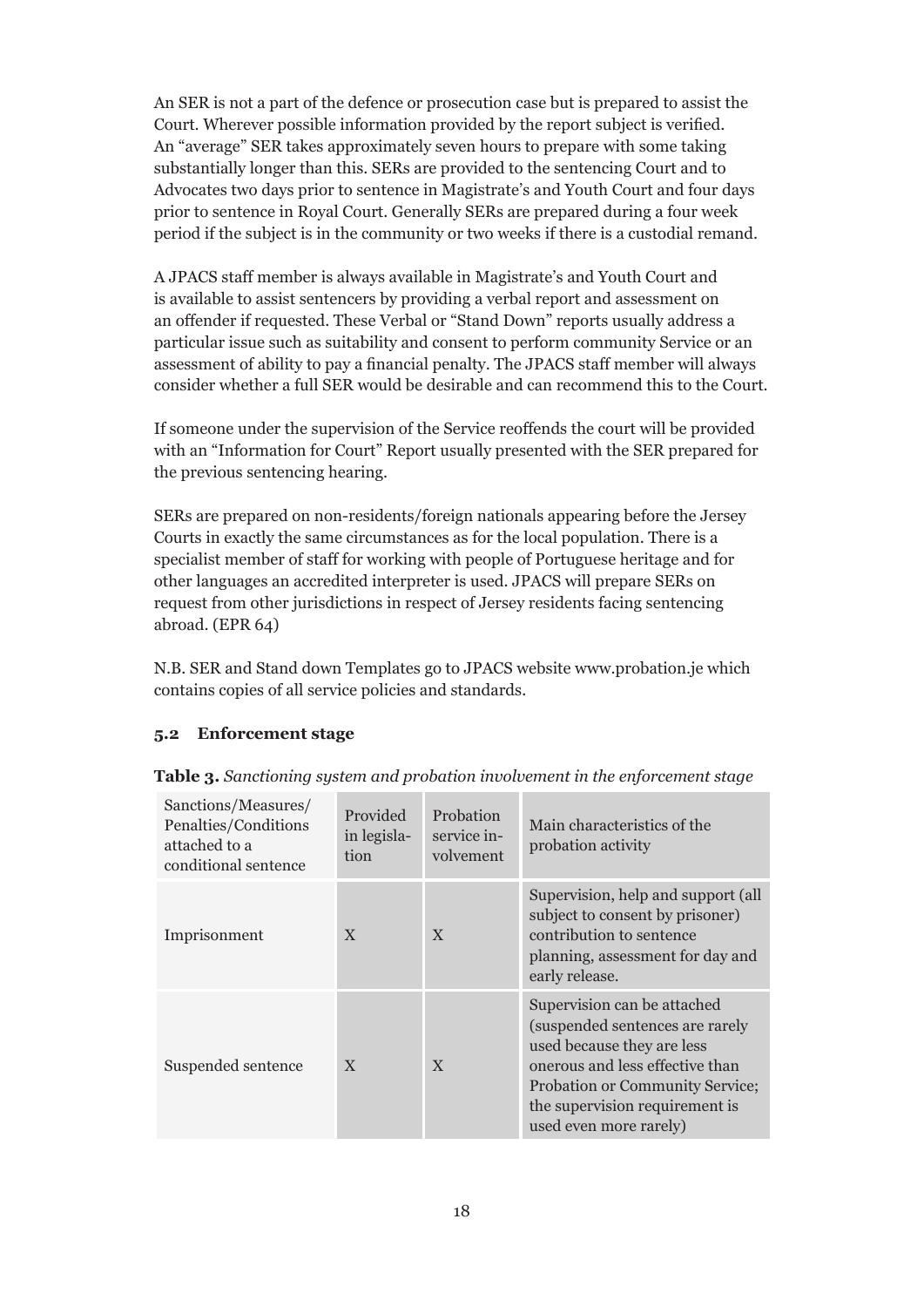| Sanctions/Measures/<br>Penalties/Conditions<br>attached to a<br>conditional sentence | Provided<br>in legisla-<br>tion | Probation<br>service in-<br>volvement | Main characteristics of the<br>probation activity                                                                                                                                                                                                                                                   |
|--------------------------------------------------------------------------------------|---------------------------------|---------------------------------------|-----------------------------------------------------------------------------------------------------------------------------------------------------------------------------------------------------------------------------------------------------------------------------------------------------|
| Conditional sentence                                                                 |                                 |                                       |                                                                                                                                                                                                                                                                                                     |
| Affidimento in prova                                                                 |                                 |                                       |                                                                                                                                                                                                                                                                                                     |
| House arrest                                                                         |                                 |                                       |                                                                                                                                                                                                                                                                                                     |
| Electronic monitoring                                                                |                                 |                                       |                                                                                                                                                                                                                                                                                                     |
| Community service as<br>sanction                                                     | X                               | X                                     | Assessment, placement and<br>supervision                                                                                                                                                                                                                                                            |
| Semi-liberty                                                                         |                                 |                                       |                                                                                                                                                                                                                                                                                                     |
| Semi-detention                                                                       |                                 |                                       |                                                                                                                                                                                                                                                                                                     |
| Treatment order                                                                      | X                               | X                                     | As part of a Probation Order or<br>Binding Over Order. JPACS will<br>monitor and report back non-<br>compliance to Court                                                                                                                                                                            |
| Training/learning<br>order                                                           | $\mathbf X$                     | $\mathbf X$                           | As part of a Probation Order only                                                                                                                                                                                                                                                                   |
| Drug/alcohol treatment<br>program                                                    | $\boldsymbol{\mathrm{X}}$       | X                                     | As Treatment Order                                                                                                                                                                                                                                                                                  |
| <b>Educational measures</b>                                                          | $\mathbf X$                     | $\mathbf X$                           | As part of a Probation Order only                                                                                                                                                                                                                                                                   |
| Compensation to the<br>victim                                                        | $\boldsymbol{\mathrm{X}}$       |                                       |                                                                                                                                                                                                                                                                                                     |
| Mediation                                                                            |                                 |                                       |                                                                                                                                                                                                                                                                                                     |
| Attending a day centre                                                               |                                 |                                       |                                                                                                                                                                                                                                                                                                     |
| Interdiction to leave<br>the country                                                 | Yes and<br>N <sub>o</sub>       | Yes and No                            | Anyone subject to a Probation<br>or Community Service Order<br>requires the approval of the court<br>to leave the jurisdiction. This is<br>delegated to JPACS. Permission<br>to travel is usually given unless it<br>frustrates the supervision process<br>or would place a third party at<br>risk. |
| Interdiction to enter<br>different cities/places                                     |                                 |                                       |                                                                                                                                                                                                                                                                                                     |
| Interdiction to carry<br>out different activities                                    |                                 |                                       |                                                                                                                                                                                                                                                                                                     |
| Interdiction to contact<br>certain persons                                           |                                 |                                       |                                                                                                                                                                                                                                                                                                     |
| Fine                                                                                 | X                               |                                       |                                                                                                                                                                                                                                                                                                     |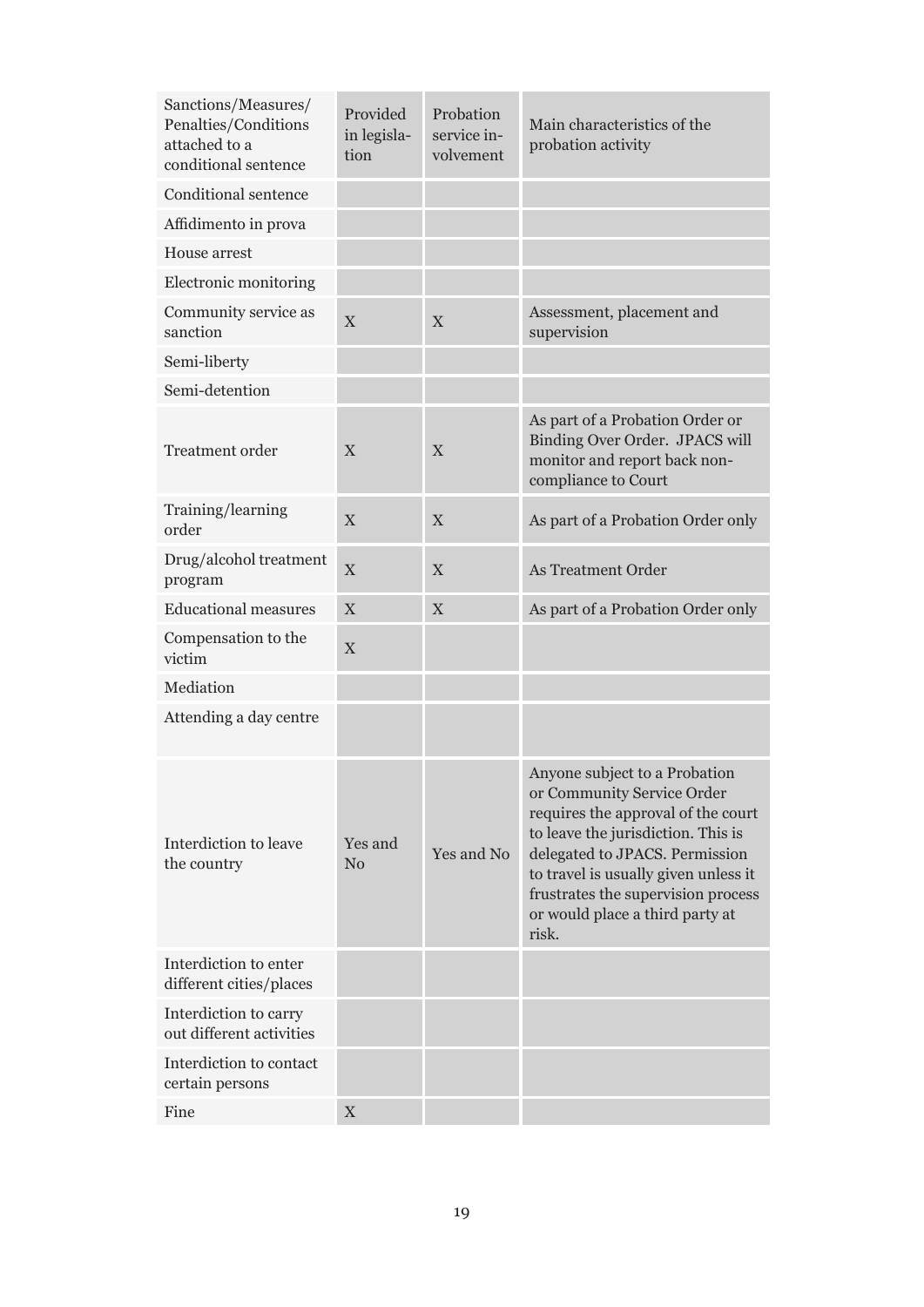| Sanctions/Measures/<br>Penalties/Conditions<br>attached to a<br>conditional sentence | Provided<br>in legisla-<br>tion                                                                     | Probation<br>service in-<br>volvement | Main characteristics of the<br>probation activity                                                                                                                                                                                                                                                                                                                                                                                                                                                                                                       |
|--------------------------------------------------------------------------------------|-----------------------------------------------------------------------------------------------------|---------------------------------------|---------------------------------------------------------------------------------------------------------------------------------------------------------------------------------------------------------------------------------------------------------------------------------------------------------------------------------------------------------------------------------------------------------------------------------------------------------------------------------------------------------------------------------------------------------|
| Day fine                                                                             |                                                                                                     |                                       |                                                                                                                                                                                                                                                                                                                                                                                                                                                                                                                                                         |
| Other financial<br>penalties                                                         | X                                                                                                   |                                       |                                                                                                                                                                                                                                                                                                                                                                                                                                                                                                                                                         |
| In/out patient order<br>(psychiatric treatment)                                      | $\mathbf X$                                                                                         | X                                     | As a condition of a Probation<br>Order.                                                                                                                                                                                                                                                                                                                                                                                                                                                                                                                 |
| Security measures                                                                    |                                                                                                     |                                       |                                                                                                                                                                                                                                                                                                                                                                                                                                                                                                                                                         |
| Combined order                                                                       | X                                                                                                   | X                                     | Probation and Community<br>Service Order only                                                                                                                                                                                                                                                                                                                                                                                                                                                                                                           |
| Community<br>punishment                                                              | X                                                                                                   | X                                     | Probation Order (N.B. made<br>in place of punishment) and<br><b>Community Service Order</b>                                                                                                                                                                                                                                                                                                                                                                                                                                                             |
| Conditional release /<br>Parole                                                      | X                                                                                                   | $\mathbf X$                           | Assessment and supervision                                                                                                                                                                                                                                                                                                                                                                                                                                                                                                                              |
| Automatic release                                                                    | X                                                                                                   | $\mathbf X$                           | <b>Voluntary After Care</b>                                                                                                                                                                                                                                                                                                                                                                                                                                                                                                                             |
| Open prison                                                                          |                                                                                                     |                                       |                                                                                                                                                                                                                                                                                                                                                                                                                                                                                                                                                         |
| Penitentiary program<br>outside the prison                                           |                                                                                                     |                                       |                                                                                                                                                                                                                                                                                                                                                                                                                                                                                                                                                         |
| Other sanctions/<br>measures etc.<br>Please name and<br>describe them.               | Bind-<br>ing Over<br>Order.<br>(BOO)<br>Absolute<br>Discharge<br>Restora-<br>tive Jus-<br>tice (RJ) | X<br>X                                | BOO made instead of a sentence<br>but generally no supervision<br>requirement. Sometimes<br>substance misuse treatment<br>attached.<br>Absolute Discharge – Guilty but<br>no penalty.<br>RJ is available to all offenders on<br>Probation or imprisoned where<br>there is an identifiable victim<br>who wishes to take part. It is<br>a complimentary and parallel<br>process to sentencing with no<br>inducement in terms of reduction<br>of sentence for the offender.<br>JPACS employs a specialist<br>member of staff to perform<br>the RJ function |

**A Probation Order (PO)** is made instead of a punishment and requires the written consent of the Offender; it is a form of contract between the Court, the Probationer and the probation officer (Délégué). A PO is of a specified length of up to three years' duration and can be made whenever a Court believes the circumstances of the offence or the offender make it desirable i.e. it is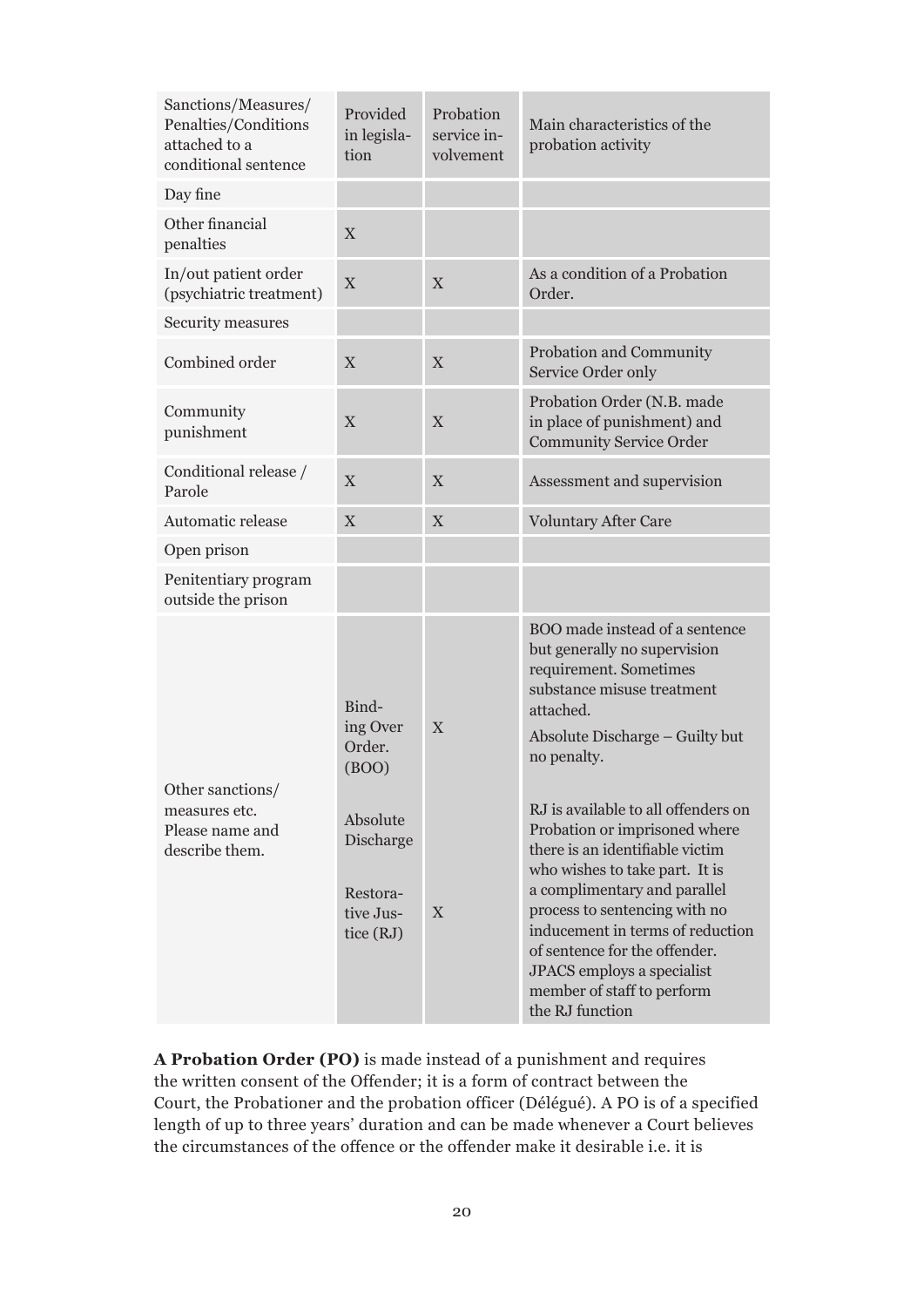available as an alternative to a sentence across the tariff.

The PO is intended to provide assistance and guidance to the person under supervision as well as a means for monitoring compliance and keeping the subject within the reach of the Court. A PO can only be made after an admission or finding of Guilt. The Order can be discharged early for good progress by the Court or can be replaced with the tariff based sentence if the Probationer fails to comply with the terms of the Order or commits a further offence.

Additional requirements such as those for alcohol or drug treatment for example can be added but the majority of activities and programmes are covered by the standard PO so that the probation officer (Délégué) has the discretion and authority to modify the work plan without reverting back to Court (EPR 55, 56, 85 and 86)

There is a framework for the supervision of Probation Orders agreed between JPACS and the Jersey Royal Court. The standards are published on the JPACS website www.probation.je along with a link to the European Probation Rules. which allows the reader to consider the compliance of JPACS with the European Probation Rules

A PO is normally only made following consideration of an SER or written Information for Court prepared by JPACS, and is usually recommended for Offenders who are at medium or high likelihood of re-conviction because it is this group Probation can be most effective with. It is normally the author of the SER who goes on to supervise the PO to provide a measure of continuity and to capitalise on the relationship and work plan established while the SER was being prepared. Whilst a Probationer may be referred to various programmes or specialist colleagues as part of a PO, it is the supervising probation officer (Délégué) who has the most contact with the client and who is responsible for ensuring that the PO is progressing satisfactorily.

**Community Service Orders (CSO)** can only be made when the sentencing Court would otherwise have imprisoned the Offender. The Courts have a scale of CSO hours and a custodial equivalent with a maximum of 180 hours available in the Magistrate's Court as an equivalent to a one year prison sentence and 480 hours in Royal Court equivalent to 3 years custody. Penalties of up to 240 hours must be completed within one year and longer CSOs within two years. The offender has to consent in writing to the making of a Community Service Order and therefore either a "Stand Down" "Information for Court" or a full SER is required prior to sentencing. JPACS has a policy of "Fit for custody, fit for Community Service" i.e. a person will be considered to be suitable to undertake a CSO if they could have been sentenced to custody, so that factors such as disability, long term illness or carer commitments are not a barrier to placing an offender on the scheme. This requires JPACS CSO staff to be imaginative and resourceful in finding suitable placements. All CSO work is with or for not for profit organisations with a target of one third of clients to be found individual rather than group work placements. The framework and standards for CSOs are agreed between JPACS and the Jersey Royal Court and are published on the JPACS website. The ethos of CS in Jersey is that it is a punishment, it is not designed to be in itself therapeutic, but it is meant to be restorative and delivered in a pro social manner. Therefore, Community Service workers do not wear distinctive clothing and there are no signs at work sites advertising that it is offenders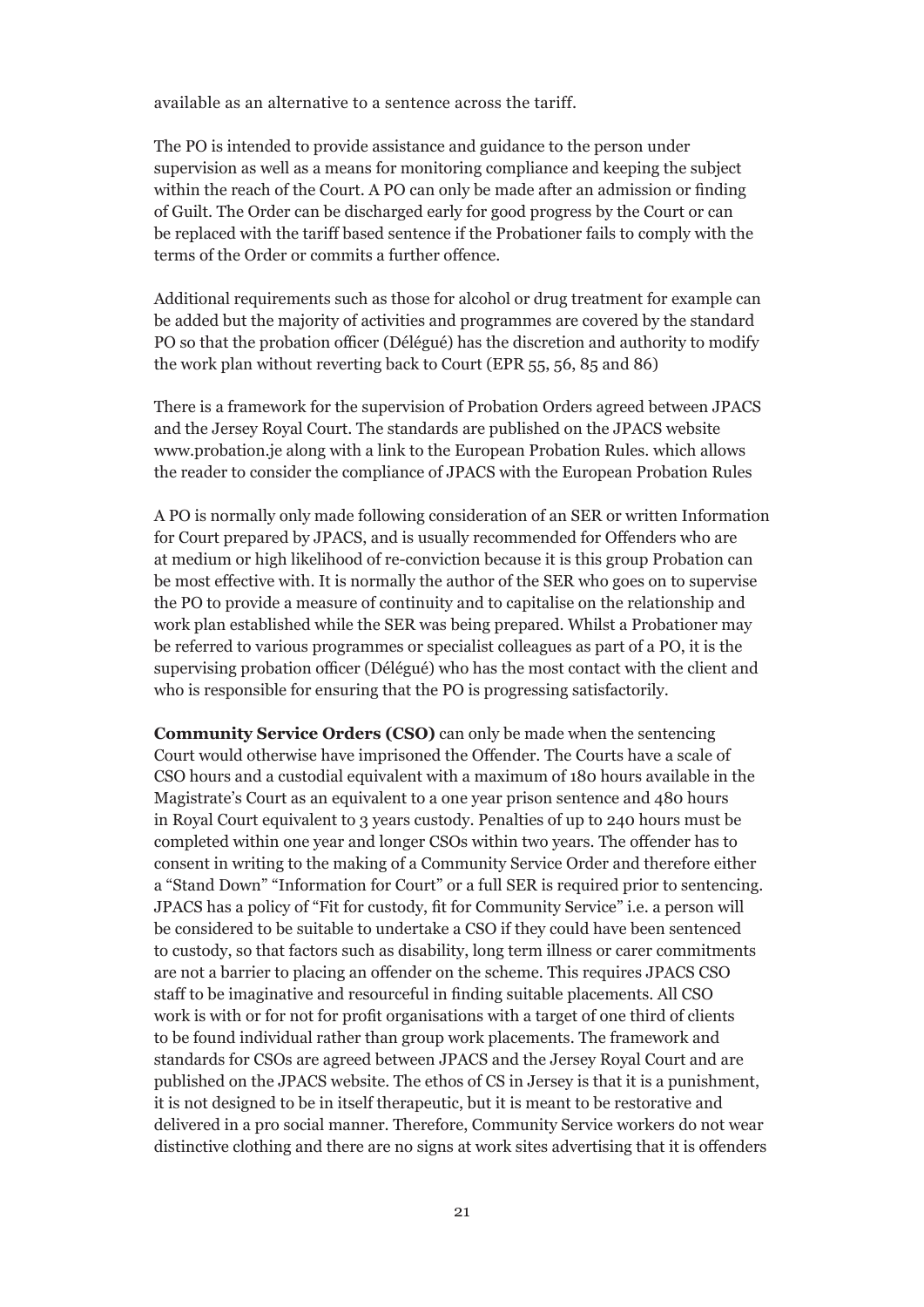performing the work. All CS work has to have a community value and the specific benefit is explained to those performing the work. Wherever possible, thanks and positive comments by beneficiaries are passed onto the people who completed the work. (EPR 47,48, 51 and 52)

Effective compliance is seen as being important for the credibility of the scheme and any failures to attend or work as directed are addressed promptly, and if necessary by return to Court. The Court can warn, fine or add additional hours for non-compliance whilst allowing the CSO to continue or alternatively discharge the Order which will usually result in the alternative prison sentence being imposed, with some discount for the proportion of the Order completed. The CS worker can also return their Order to Court to request a variation or discharge, due to a change in circumstances but this happens rarely.

**Prison sentences** of up to twelve months can be imposed by the Magistrate's Court. The Jersey Royal Court can impose unlimited prison sentences. In the case of offenders aged 15 years to 20 years this is referred to as Youth Custody; the sentencing regime and location varies from that of adult prisoners.

Adult prisoners serve two thirds of the sentence imposed by the Court less any time spent on custodial remand. The one third remission is subject to good behaviour and breaches of prison discipline can result in part of this benefit being removed. There is no compulsory supervision for the remitted period. Prisoners are eligible for temporary release to their home address with a night time curfew up to four months before the end of sentence, providing they have served at least half of their sentence. This form of release is known as "Home Detention Curfew" (HDC) and is combined with supervision by JPACS. Electronic Monitoring was used previously to ensure curfew compliance but has been replaced with random checks by Police Officers. It was found that the additional security provided by Electronic Monitoring did not justify the expense. Before being considered for HDC prisoners will have been working out of the prison on day release and have been granted occasional weekend release. JPACS is involved in the sentence planning process which includes consideration for these forms of release. All prisoners are offered through care to help them adjust to their sentence and to prepare for release. They are encouraged to keep in voluntary contact once released permanently. JPACS has links into community organisations who are more likely to assist released prisoners who are seen to be engaging with JPACS. To encourage ongoing contact the prisoner usually sees the same Officer after release that they worked with through their sentence. (EPR 45, 46, 59, 61 and 62)

Young Offenders between 15 and 20 years of age are also released at the two thirds point of their sentence. However, if they received 4 months or more Youth Custody they are released on a supervised Licence which lasts for 12 months, the end of sentence or their 21st birthday whichever occurs soonest.

The Prison based Probation Officer, in conjunction with Victim Support Jersey and the States of Jersey Police, administers a Victim Notification Scheme so that victims of prisoners are aware of impending release and can comment on any impact on their safety from proposed arrangements.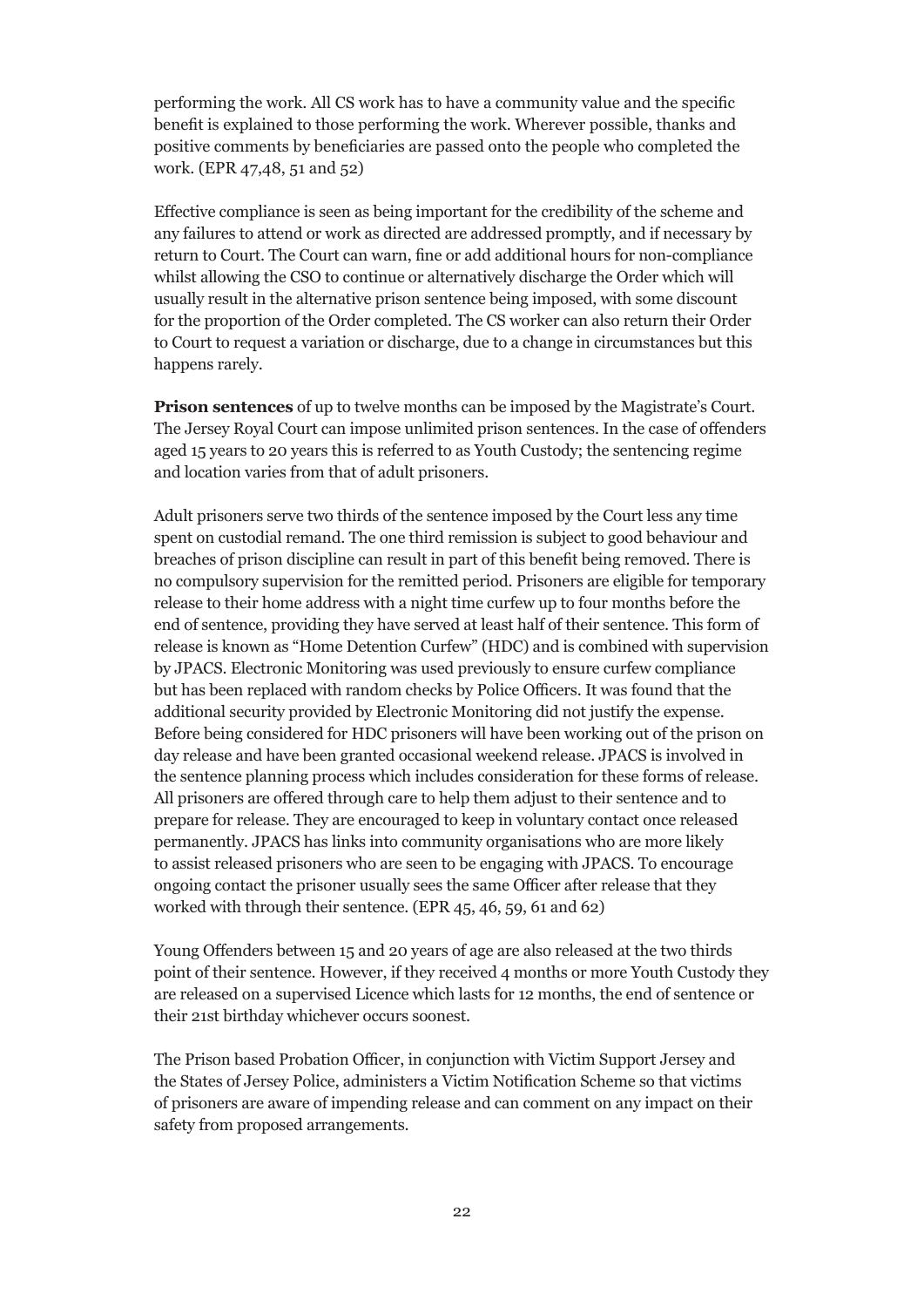**Table 4.** *Other probation activities in the enforcement stage*

| Providing support to the families of the<br>offenders/detainees                   | Yes – in most cases with the consent of the<br>client. In the case of children parents are<br>always involved fully |
|-----------------------------------------------------------------------------------|---------------------------------------------------------------------------------------------------------------------|
| Coordinating volunteer prison visitors                                            | no                                                                                                                  |
| Preparing offenders for (conditional)<br>release                                  | $Yes - with consent, this is a focus of$<br>through care work                                                       |
| Preparing prisoners for home leave and/<br>or providing support during home leave | $Yes - as above$                                                                                                    |
| Providing support to persons that have<br>been pardoned or amnestied              | Not applicable                                                                                                      |
| Providing advisory report with respect to<br>amnesty or pardon                    | Not applicable                                                                                                      |
| Other tasks that are not included here.<br>Please add to this list and explain.   | Preparing reports to assist the authorities<br>when deportation on release is being<br>considered                   |

#### **5.3 Care and after-care outside the criminal justice system.**

JPACS provides an open door service to former clients, prisoners, their family members and friends seeking advice and assistance. (EPR 56)

A duty Probation Officer service is provided each weekday afternoon to facilitate this, or former clients may prefer to contact a previous supervising officer. If the person requests ongoing support, a Probation Officer or assistant will be allocated the person by the Probation Team Leader and a voluntary supervision case file will be created.

All services available to statutory clients described in other sections are available to voluntary clients as it is the JPACS view that this is better rather than waiting for a client to reoffend to be able to access services. As is the case for all JPACS clients, disclosure of offending other than personal substance misuse is passed on to the relevant law enforcement agency.

JPACS involvement continues for as long as the client finds it useful. In a few cases this has been for a number of years, usually when the individual is vulnerable but falls below the threshold for other service providers.

The majority of released adult prisoners fall into the category of voluntary clients. All prisoners are encouraged to keep in contact with JPACS after they are released and are offered a service by the same Probation Officer who has worked with them through their sentence.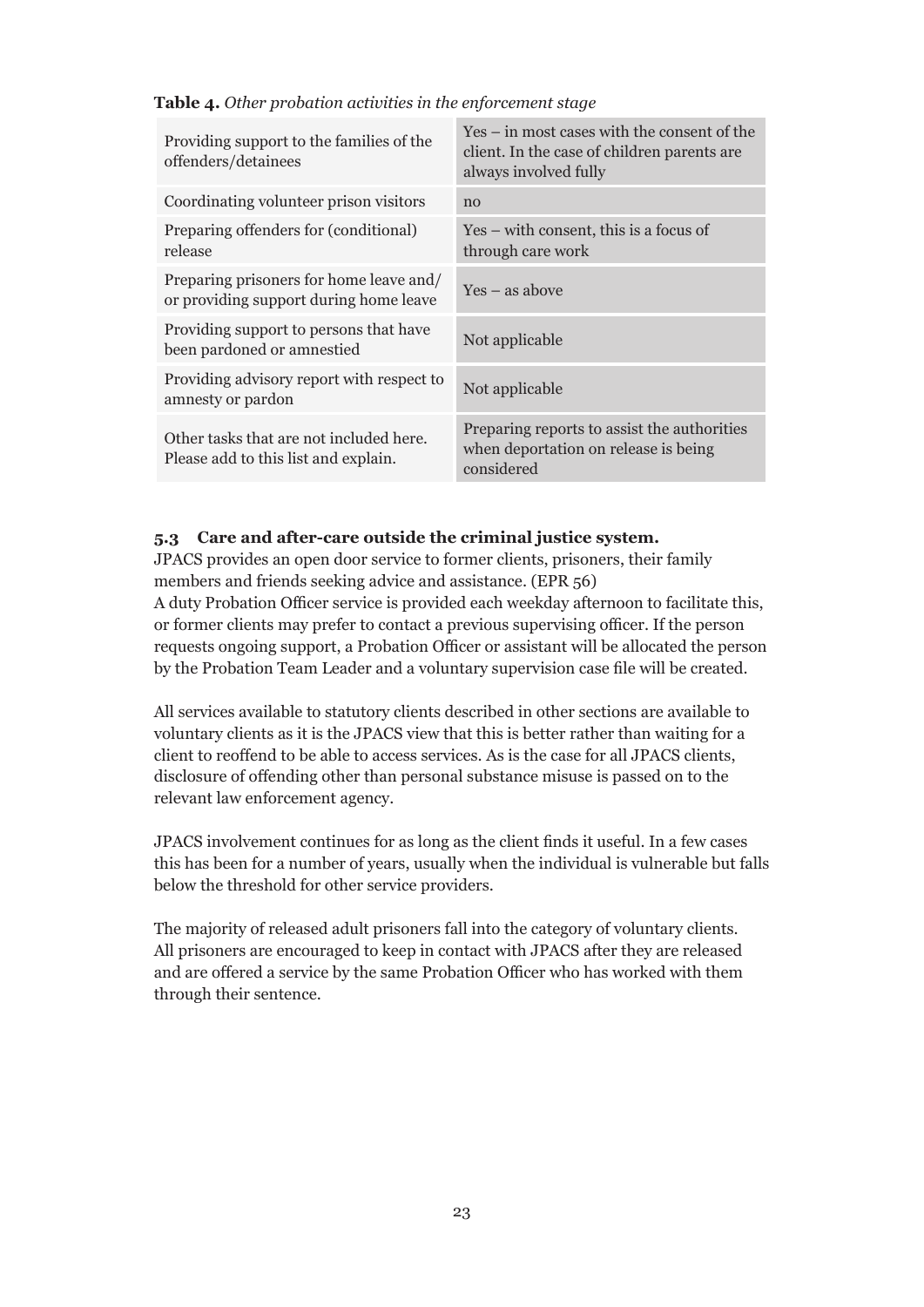# **6. Probation Methodology**

Nearly all interventions by JPACS require the consent of the client as required by the European Probation Rules. However, JPACS will provide a report based on previous knowledge of a client who has refused interviews, if requested to do so by a Court. Probation Orders and Community Service Orders in particular require the informed and explicit consent of the client before and Order can be made. All work with clients in a custodial setting requires the consent of the client. JPACS is currently opposed to the introduction of automatic post custody statutory licences, with the exception of young offender licences which are already in place and which do not require the consent of the client. (EPR 6)

The needs and risks of clients are assessed by Probation Officers pre sentence. This assessment is developed in an initial work plan which is agreed with the client and is reviewed quarterly.

JPACS uses a number of risk/need tools to assist and inform Officer assessment including the LSI-R for all clients, SARA for domestic violence cases, HCR-20 for serious offences of violence and for sex offences the risk matrix 2000 and SAO7. These tools are used at Social Enquiry Report stage and as needed post sentence. An LSI-R is completed at the end of a Probation Order to measure change during supervision. Officers are clear that assessment tools complement but do not replace their own professional skills. (EPR 66, 67, 68, 69, 70, 71 and 73)

Supervising officers use a Pro-social modelling and Problem solving methodology as described by Trotter C. in "Working with Involuntary Clients" (2006), to work collaboratively with clients during supervision. The plan is focussed on those factors which led to the client offending and which are likely to cause re-offending if not addressed. Pure welfare issues are also addressed as for example it is unreasonable to expect a client to concentrate on a cognitive behavioural skills programme to address their violent behaviour if they are uncertain where their next meal is coming from. JPACS can provide short term emergency funding for subsistence.

A range of cognitive behavioural programmes is available for clients including individual and group based interventions. These are either offence focussed or skills focussed. The latter are provided at Jersey's Further Education College by lecturing staff. Substance misuse and domestic violence interventions are available through specialist staff based at JPACS. (EPR 76 and 77)

#### **Group Programmes**

#### **Alcohol Study Group (ASG or ASG Female)**

The aim of the ASG is to provide participants with information about alcohol, encourage them to look at their own drinking and what problems it causes and formulate a plan that will reduce the negative impact alcohol has on their lives.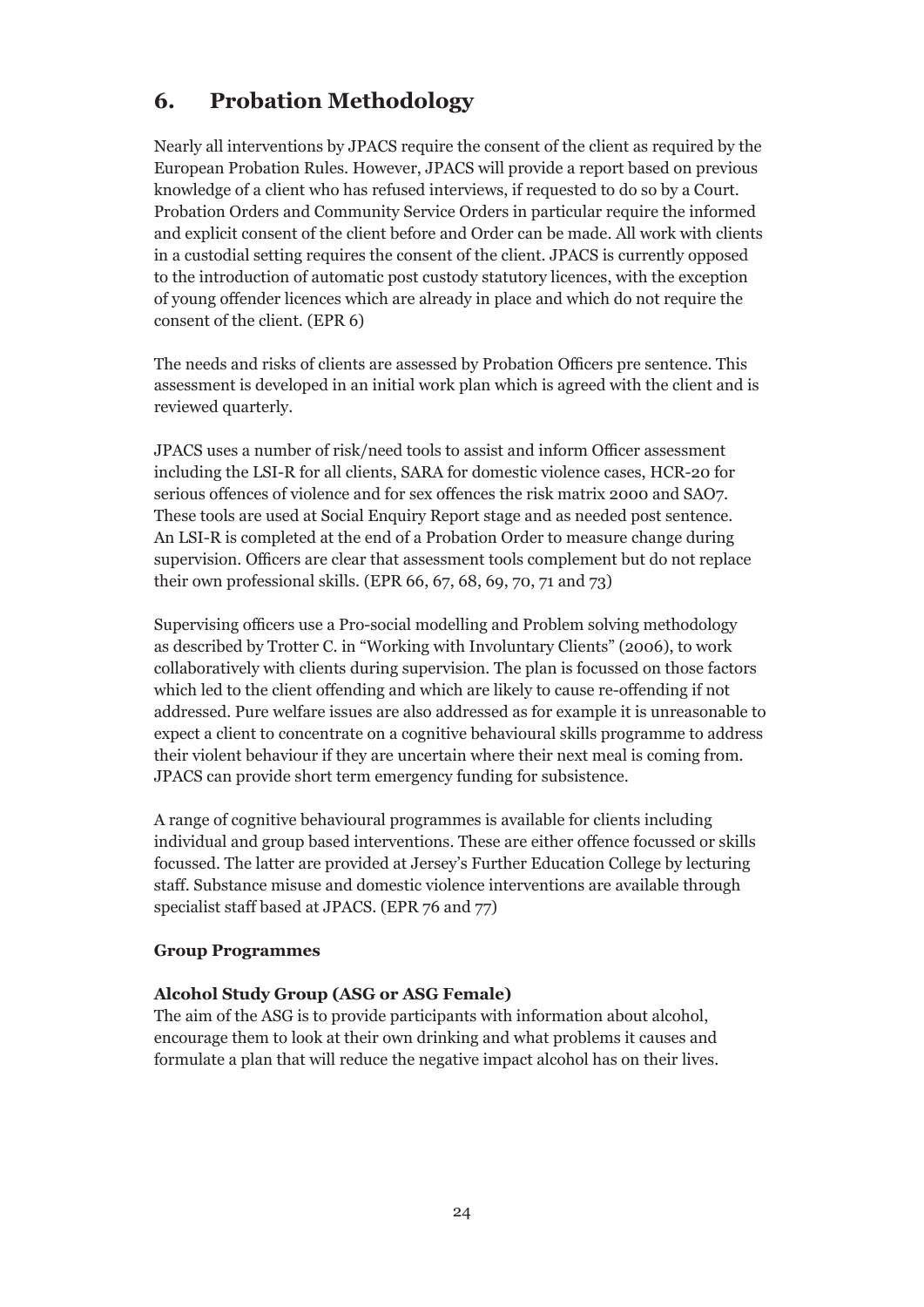The group consists of six sessions, about one and a half hours long and covers

- Basic facts about alcohol,
- How to calculate units,
- Binge drinking.
- Some of the physical effects of alcohol and how it works on the brain.
- The Cycle of Change, where they are and what may make them/what made them think about changes
- Problem solving and goal setting
- Assertiveness and saying No
- Drink driving and the victims
- Dealing with risky situations

There are quizzes, questionnaires, videos and discussion and group members are expected to keep a weekly drink diary during the course.

#### **Aggression Control Training (ACT)**

This twenty-five session programme focuses on dealing with destructive levels of male aggression. The programme focuses on expressive (effective or emotional) anger or aggression rather that instrumental (systematic, planned) violence that inflicts injury to achieve an associated goal (e.g. domestic violence to frighten, control and use power over women within the home). An offender referred for this programme should have been convicted of two offences of violence.

The programme consists of five modules:-

- Aggression and violence as a social construct.
- Cognitive skills
- Action/skills
- Action Replays Conflict situations, offence analysis.
- Personal Projects.

#### **Self Management and Rational Thinking (SMART) (Highlands College)**

The Reasoning and Rehabilitation Programme (R and R), known locally as SMART is a Canadian Programme which is being used all over the world. It is designed to work with offenders who are at high risk of offending whose lack of reasoning or thinking skills have been a key factor in their offending.

The programme comprises of thirty-five sessions. The programme assists offenders to help themselves avoid re-offending by teaching:

- Self control to stop and think before they act and to consider all the consequences before making decisions.
- Thinking skills to critically assess their own thinking and regulate their own behaviour through their thinking strategies.
- Social skills to develop acceptable social skills, eg, responding to criticism, apologising and negotiating instead of demanding and acting aggressively.
- Victim awareness to consider the feelings of others and understand how their behaviour affects other people, especially their victims.
- Problem-solving skills to recognise the problems surrounding their offending and come up with ways to resolve these problems in a positive way.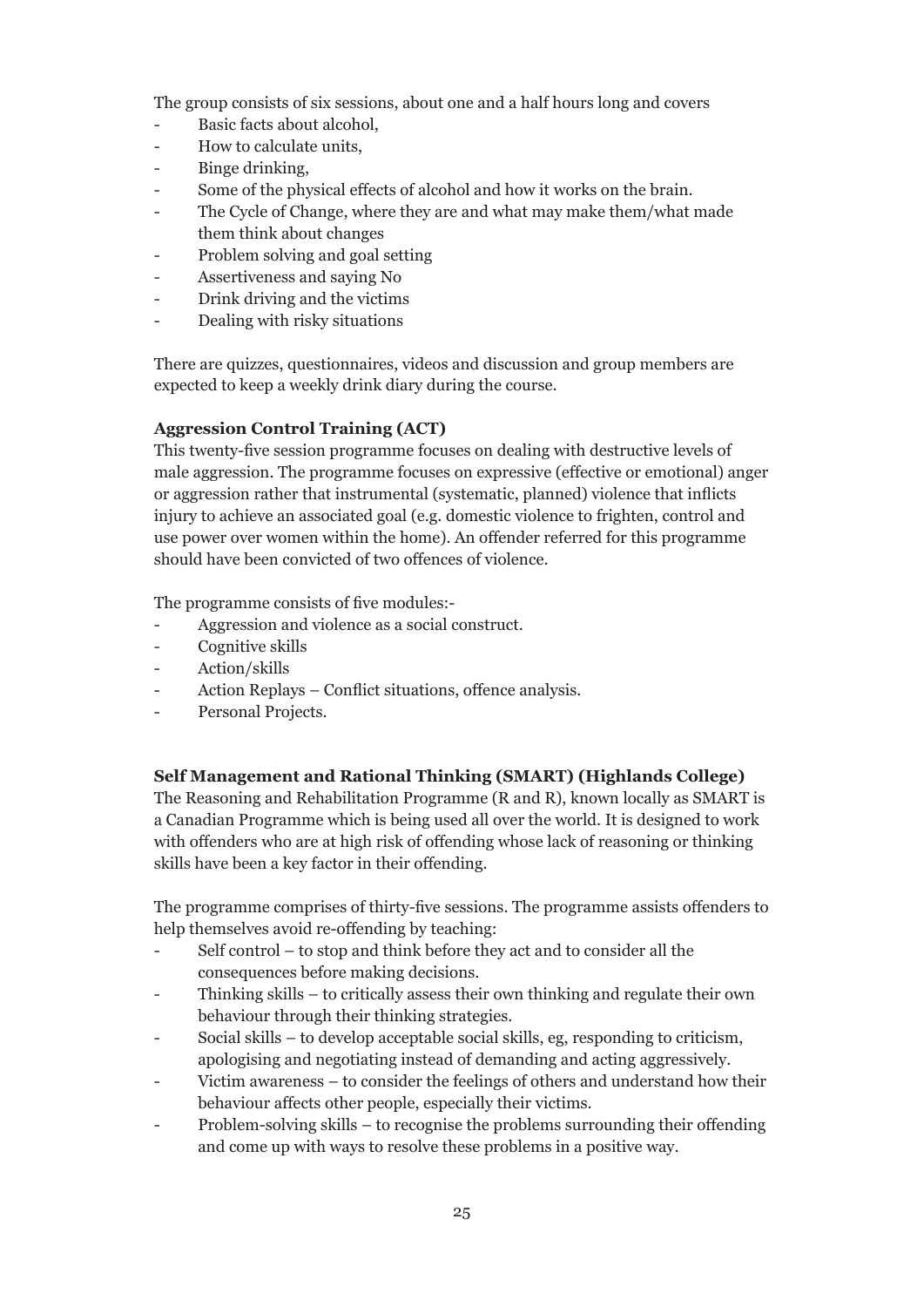- Creative thinking learning alternative ways of thinking so they can respond in positive rather than anti-social ways to the problems they encounter.
- Critical reasoning logical thinking, objectively and rationally without distorting the facts or putting the blame on others.
- Social perspective taking the programme focus is on teaching offenders to think about other people's views, feelings and thoughts. The emphasis is on development of empathy.
- Values enhancement group discussions and other methods teach offenders to think about their own values and in particular those that may lead to them offending.

#### **Offending is not the Only Choice (OINTOC or OINTOC Female) (Highlands College)**

This programme has been obtained through the Cognitive Centre Foundation. It comprises of twenty sessions and is suitable for offenders at medium risk of offending. The programme assists offenders to help themselves avoid re-offending by teaching:

- Problem solving
- Making the link between thinking and behaviour
- Value Enhancement. (Levels of morality).

#### **ADAPT domestic abuse prevention training**

ADAPT is run through the Domestic Violence programme. Referrals are made through the ADAPT co-ordinator (Nigel Collier-Webb – based at the Probation Office). These can be self-referrals or referrals through different agencies, GPs etc. The ADAPT co-ordinator will assess the man's suitability for the programme. This is based on motivation and level of acceptance of abusive behaviour towards their partner.

The ADAPT programme is based on the Duluth model of power and control. The programme is made up of five modules of six sessions.

The five modules are:-

- Sexual respect
- Emotional abuse
- Physical abuse
- Rebuilding Trust and respect
- DV and children.

#### **Sex Offender Treatment Programme (SOTP).**

This is a programme carried out on a one–to-one basis. The programme was devised by Dr David Briggs, a specialist psychologist who works with Jersey Probation and After Care Service as a consultant and trainer in working with sex offenders.

The programme comprises of eight modules and the emphasis of the programme will be guided by an individual assessment which is carried out at the beginning of the programme.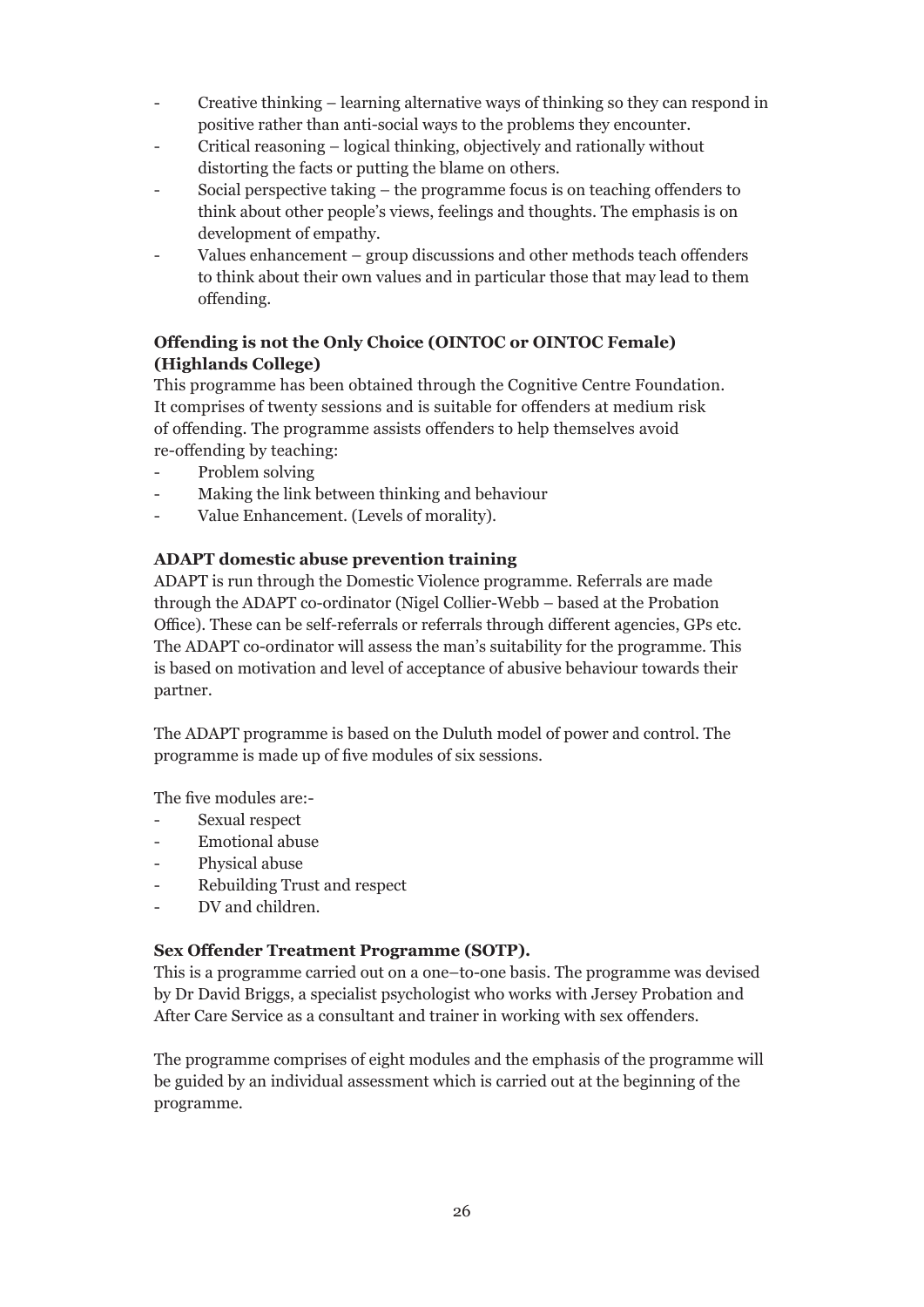The eight modules are:

- Psychometric Evaluation and personal history taking.
- Information e.g. implications of being a sex offender.
- **Motivation**
- Addressing attitudes supportive of offending
- Promoting social functioning and intimacy
- Promoting behaviour control
- Managing offence related sexual interests
- Relapse prevention.

#### **Dialectical Behaviour Therapy (DBT)**

This programme is offered at JPACS premises as an "opt in" for clients who feel they may benefit from it as well as clients referred from the alcohol and Drug Service and Clinical Psychology. It is provided by a member of JPACS staff together with a professional from Community Mental Health Services. The programme is aimed at clients with self-harming and depressive behaviours many of whom are assessed as having a borderline personality disorder and substance misuse problems.

#### **Physical Activity**

JPACS offers a number of complementary membership cards to a gym and leisure centre to clients who do not make constructive use of their leisure time, in particular those who are looking to replace the time spent in acquiring and using illicit substances. JPACS also has a mixed staff and client 5 a side football team in a local lunchtime league. Both activities require clients to apply to participate.

A feature of Probation work in Jersey is that it is usually the probation officer (Délégué) who prepares the Social Enquiry Report who goes on to supervise any Probation Order. This person has the key relationship with the client although some of the work may be performed by other members of the team. This continuity of officer is also seen in the prison setting where the through care probation officer (Délégué) will also supervise the client post release if they take up the offer of Voluntary after Care. (EPR 80)

There are published standards for report writing and supervision which provide a clear and transparent framework for both Supervisors and Clients. Clients who fail to comply with the terms of their Order may be returned to Court for review and possible re-sentence. Before this stage is reached a meeting between the client, probation officer (Délégué) and a manager may be held to try to establish why the Probation Order is not working and to attempt to re-engage the Client. (EPR 81, 88 and 91))

The Probation Team Leader supervises each probation officer (Délégué) at least monthly to discuss cases and reviews case records as part of this process. Each Officer is appraised annually and from 2014, is expected to submit video tapes of client interviews for peer review. The aim is to help Officers in putting their training into practice and to improve their skills during Client interviews.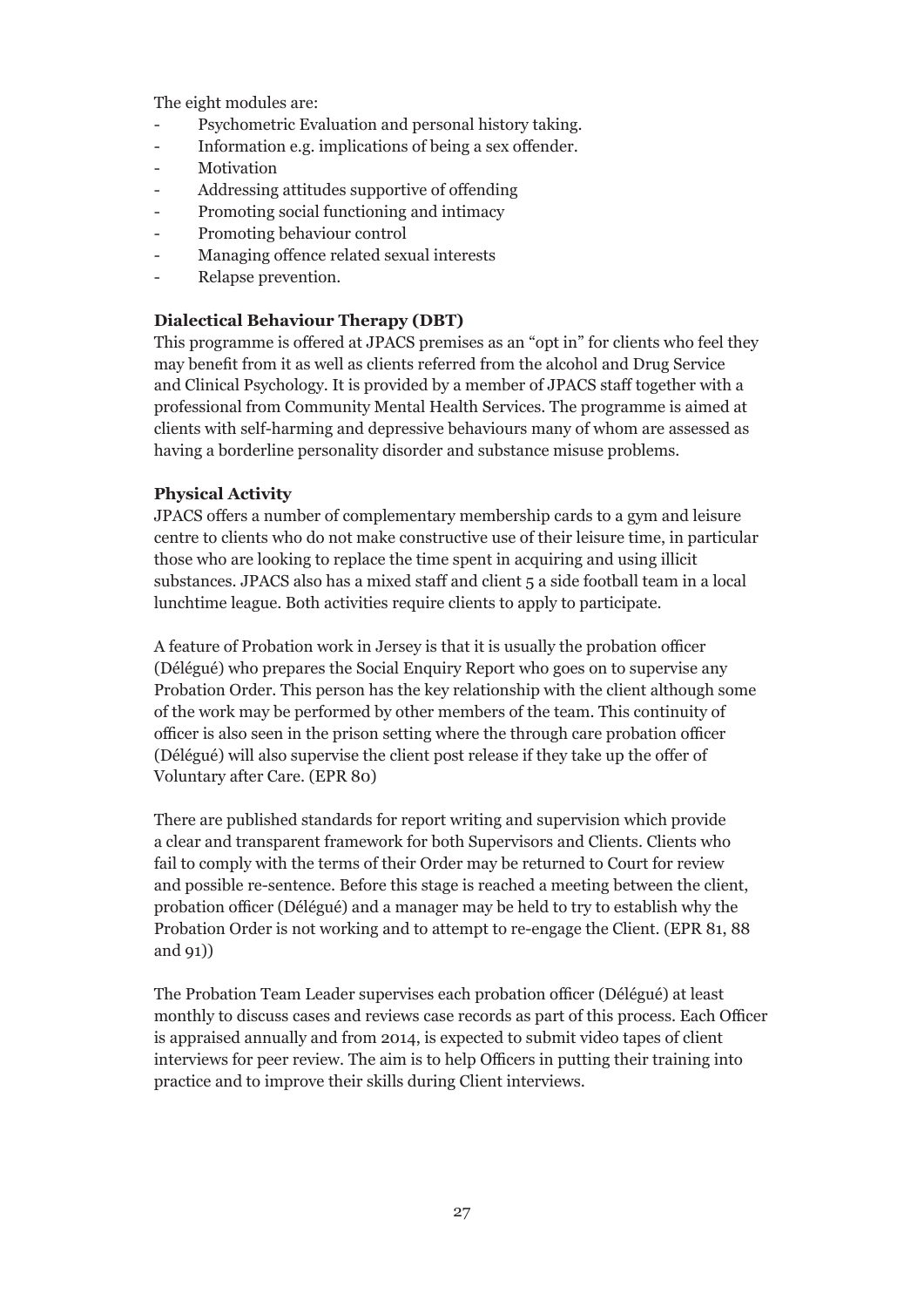JPACS measures its performance by monitoring and publishing outcome measures including the change in likelihood of re-offending during supervision using the LSI-R assessment tool, and periodic reconviction studies. Each year an aspect of JPACS' work is subject to externally validated review. JPACS seeks Client feedback through end of Order questionnaires and publishes an Annual Report and Business Plan. Research projects into aspects of Probation effectiveness are regularly commissioned, with Swansea University being the principal provider. (EPR 15 and 103).

### **7. Finances, Accounting, Registration Systems and Evaluation Procedures**

#### **7.1 Finances**

The 1937 Probation Law stipulates that JPACS is funded by the government, (States of Jersey). The Chief Probation Officer is the Accounting Officer for JPACS and has a legal responsibility to keep expenditure within the cash limit set forth service. Within this overall figure and subject to public sector Financial Directions the Chief Probation Officer has wide ranging discretion re expenditure. However 91% of service expenditure is committed to staff and building costs.  $\pounds$ 56,000 p.a. is allocated to direct expenditure on clients, for specialist programmes, emergency subsistence, accommodation deposits etc. (EPR 10)

#### **Table 5.** *Prison/Probation expenditure*

|                                                         | Probation Services 2013 | Prison System 2013 |
|---------------------------------------------------------|-------------------------|--------------------|
| Total current yearly expenditure                        | £1.5 million            | £10.7 million      |
| Average number of employed staff                        | 34                      | 165                |
| Daily average number of<br>offenders/clients dealt with | 388                     | 159                |

#### **7.2 Accounting**

The Chief Probation Officer is required to review expenditure monthly with quarterly reviews including a revised annual forecast. It is a criminal offence for the Chief Probation Officer to commit to any expenditure which will take the service beyond its annual cash limit. Annual accounts are submitted and can be audited. From the end of 2014, monthly or quarterly financial reports will be published on the JPACS website. Random thematic audits of expenditure occur across the public sector and include JPACS. Salaries for staff are benchmarked with those elsewhere in the public sector, so for example a probation officer is on the same pay scale as an accountant (EPR 15, 21 and 33)

#### **7.3 Registration Systems and Evaluation Procedures**

JPACS uses a bespoke computerised case management and management information system the Data Analysis and Information System (DAISy). Originally designed for the use of JPACS it is now also the primary case management system for the Courts. Other criminal justice and welfare agencies also use the system, which has various security levels depending on the level of access required by a particular staff member. For example, all DAISy users can access the Court listings and results, but only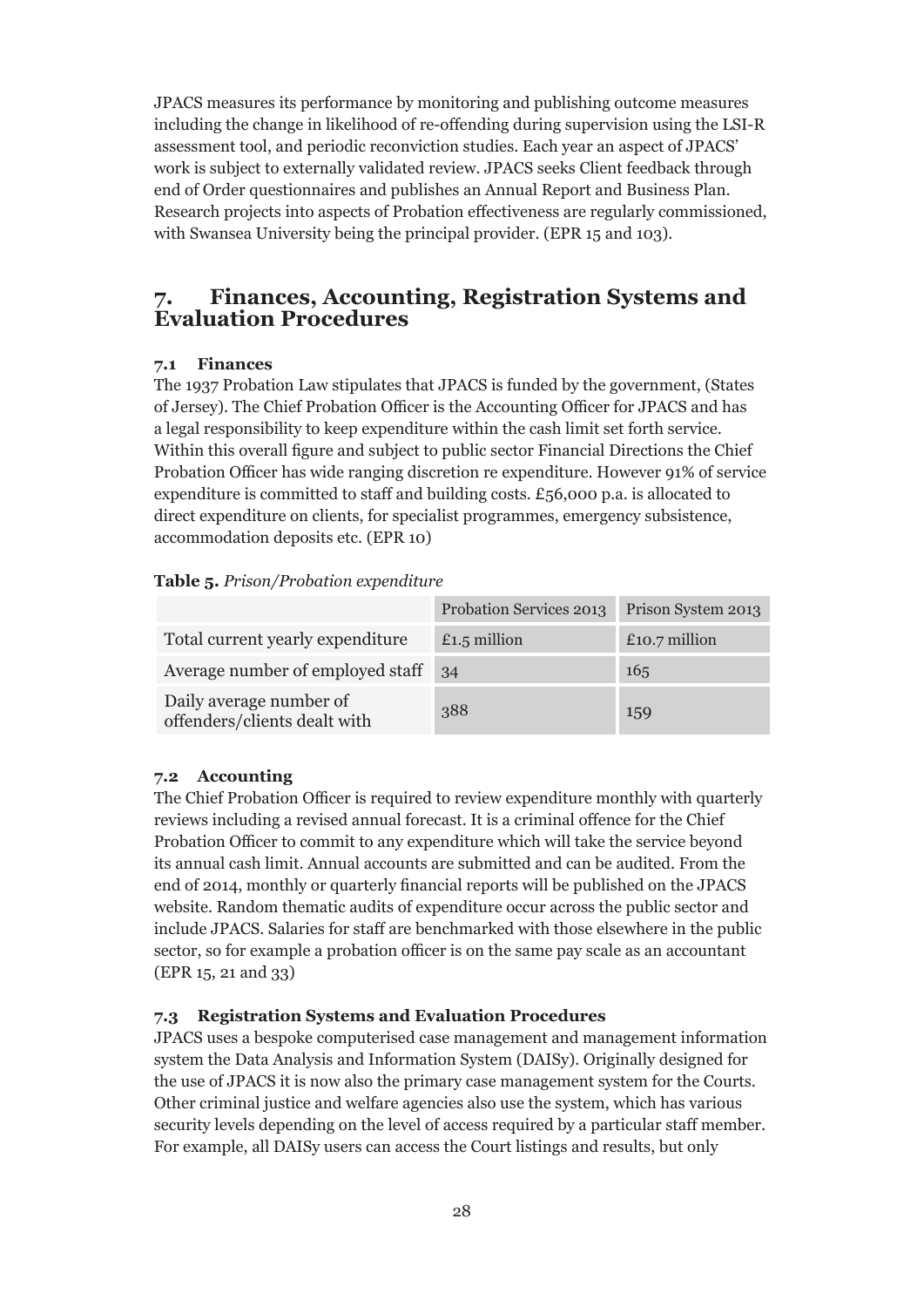Probation staff can access their clients' address details, Social Enquiry Report and contact log. Similarly, Probation staff cannot allocate a Magistrate to a Court or book a court date.

All JPACS clients have a DAISy record opened on them. The purpose of the record is to document the assessment and supervision provided, assist in work planning and review and to generate statistics for management, inspection and research purposes. A summary of the statistical information is presented each year in an Annual Report and Business Plan which is published on the JPACS website and circulated to key stakeholders.

Clients do not have routine access to all of their record but parts of it are used as a collaborative tool between Supervising Officer and Client. For example Social Enquiry Reports are always shared with the report subject, and the work plan is agreed and signed by both parties. Clients can use Data Protection Legislation to gain access to their records but due to sensitivities around third party information, Police intelligence etc. considerable work can be required to redact a record before making it available.

The data gathered from DAISy has been used for a number of academic research studies.

#### **Research in Jersey Probation and After-Care Service**

JPACS has carried out and sponsored a large amount of research for a small Service, and as a result is one of the most thoroughly evaluated probation services in the world. Much of the research and evaluation has been carried out through a partnership with researchers in criminology at Swansea University in Wales, which has also provided research training and support for some Jersey-based researchers involved in the joint research programme. This partnership goes back to 1996 and originally also included the Cognitive Centre in Dinas Powys in South Wales, which provided and supported several offending behaviour programmes for JPACS. The Service's commitment to working in an evidence-based way goes back well before 1996, but the majority of the underpinning research has been carried out since then. The attached list of ten selected publications (below) illustrates the range of research undertaken, and publication in international journals shows the contribution made by JPACS research to the international knowledge base concerning effective probation practice. The research has also been reported in a number of international conferences and has influenced practice in several countries.

In addition to the Service's own internal monitoring of work undertaken and client feedback, the research has mainly been of two kinds: evaluative research on core components of probation practice, focusing on Jersey but often of wider interest, and research on broader aspects of Jersey's criminal justice system, in which JPACS is a key player. The evaluative research concerning the probation service itself started with local validation and calibration of risk and need assessment practices based on the Level of Service Inventory – Revised (LSI-R). This showed a good standard of implementation in Jersey and contributed to the international literature on the validity and effectiveness of LSI-R, being one of the earliest studies to show that reductions in risk/need scores during supervision were reflected in changes in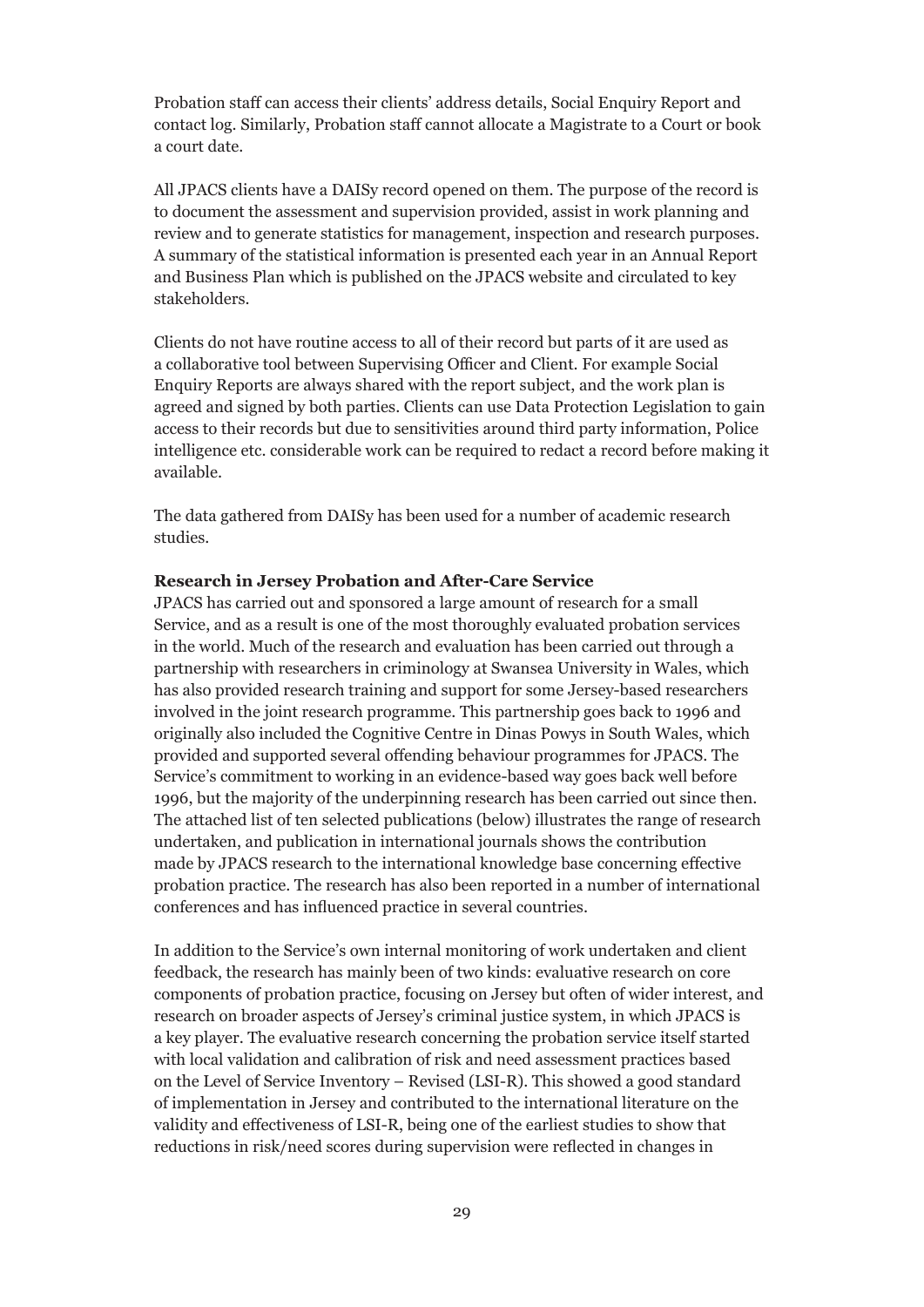reconviction rates (see Raynor 2007; Raynor and Miles 2007). This work also began a series of reconviction studies covering probation and other sentences in Jersey (examples are Raynor and Miles 2001; Miles, Raynor and Coster 2009). These have helped to inform changes in sentencing practice in Jersey; for example, they provided evidence that probation, and probation with programme requirements for higher risk offenders, had better reconviction outcomes than short prison sentences, while for lower-risk offenders there was little difference in the outcomes of different non-custodial sentences; their risk of reconviction tended to remain low. Practical consequences have included a marked reduction in the use of short prison sentences, together with a greater willingness to use probation for offenders who would in the past have received a prison sentence. In addition, probation is now seldom used for low-risk offenders, allowing resources to be concentrated on those for whom supervision will make more difference.

Another strand of research in Jersey on the effectiveness of probation practice has concerned the practice skills used by Probation Officers in the supervision of offenders, and their impact on offenders' future behaviour. Detailed analysis of the behaviour and skills of probation staff in video-recorded supervision interviews with people under supervision, using a specially designed checklist, has shown that staff who use a wider range of skills in supervision achieve significantly better results than staff who use fewer skills (for details see Raynor, Ugwudike and Vanstone 2014a). This research has informed staff development practices in Jersey, and has also had a substantial international impact, influencing practice in England and Wales and other countries. Articles reporting on this research have been published internationally, including in the USA (Raynor and Ugwudike 2013) and France (Raynor, Ugwudike and Vanstone 2014b). A small related study has described and evaluated Jersey's procedures for managing non-compliance with supervision, which appear to be more effective than the more punitive procedures preferred in some jurisdictions (Raynor 2013).

Finally, JPACS has also played an important role in stimulating and supporting research on wider aspects of criminal justice in Jersey. One of these has concerned reform of the Youth Justice system: a desire to make the system less dependent on custodial sentencing and residential care led to a review supported by all relevant agencies and carried out by Swansea University with assistance from the Universities of Edinburgh and South Wales and Swansea Youth Offending Service (see Evans et al. 2010). A number of the suggested changes in practice have been implemented, and youth crime has decreased. Another study has concerned the role of an institution unique to Jersey, the Parish Hall Enquiry in which locally elected honorary police meet with an alleged offender to establish whether an offence needs to proceed to formal prosecution in Court or whether it can be resolved informally. This research clearly confirmed the positive contribution made by the Parish Hall Enquiries to the administration of justice in Jersey, and also contributed to the international literature on informal, community-based and re-integrative justice (see Miles and Raynor 2014). Overall we believe that few probation services, and certainly none of comparable size, can point to such substantial contributions to the relevant research base. (EPR 16, 104 and 105).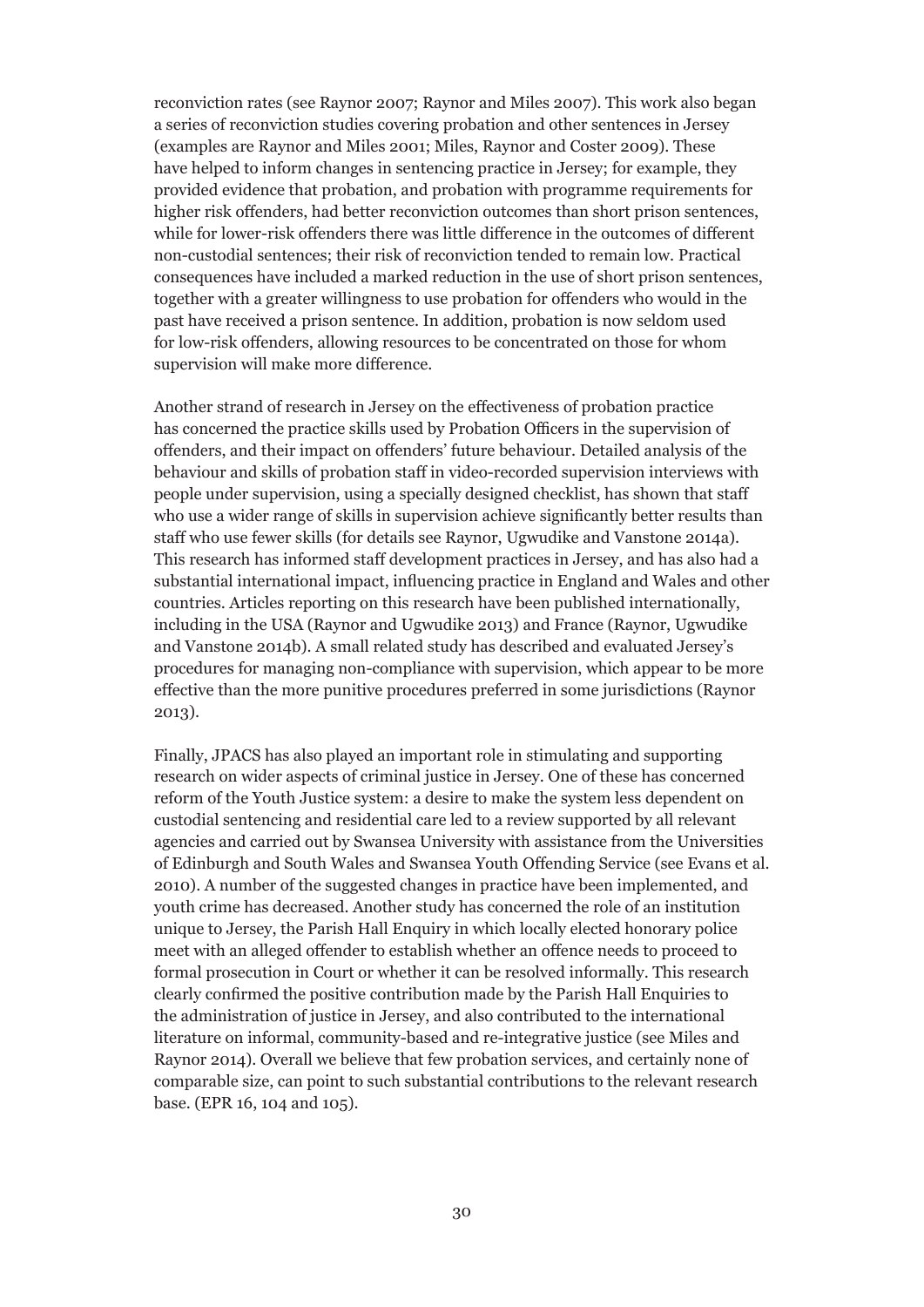# **8. Societal support**

#### **8.1 Public Opinion**

JPACS publishes its Annual Report and Business Plan, has a comprehensive website, Facebook and Twitter presence in order to inform the public about its work

It is difficult to gauge the public opinion of probation work in Jersey. Fortunately it has not become the "political football" it has in some other jurisdictions, at least partly because of its "ownership" by the Jersey Royal Court and the strong evidence base it maintains about the effectiveness of its activities. Regular feedback and information is sought and provided from stakeholders such as sentencing magistrates, judges and beneficiaries of Community Service work. Media releases and positive news stories are provided to the local media with a target of at least six stories each year.(EPR 17, 106,107 and 108))

#### **8.2 Clients' Views**

Clients' views on their experience of Probation or Community Service are collected through feedback questionnaires which are collated annually. The results are analysed for any recurring themes and if considered appropriate changes made as a result. For example as a direct result of feedback from people completing Community Service Orders, portable toilets are now provided at group work places replacing the need to take the entire group to the nearest public facilities periodically. Even more care is taken to explain to Community Service workers as to why each job fits the criteria as work for the benefit of our community.

Every year, an aspect of JPACS work is reviewed through externally validated inspection. Clients' views are obtained as part of this process. The findings, recommendations and any action plans are published on www.probation.je JPACS social media pages are open to contributions by clients of the Service.

# **9. Probation Clients' Rights**

There is a written complaints procedure, which is included in the written information given to clients at the beginning of their contact with the service. It is an internal process with the Chief Probation Officer commissioning investigations either internally or externally depending on the seriousness of the matter. The complainant is always notified of the outcome of a complaint. (EPR 14,100,101)

Jersey has an Information Security Law which complies with international standards and which governs the sharing of confidential information. Information from case records is only shared where it is necessary to prevent serious harm to an individual or the public or to prevent or solve crime. Clients are made aware that disclosures about criminal activity other than personal drug use will be shared with the Police: when disclosures are made the client is encouraged to contact the Police directly. (EPR 41 and 89)

Clients are not routinely provided with copies of their case records other than their work plan, but can make application to be given a copy, which would be redacted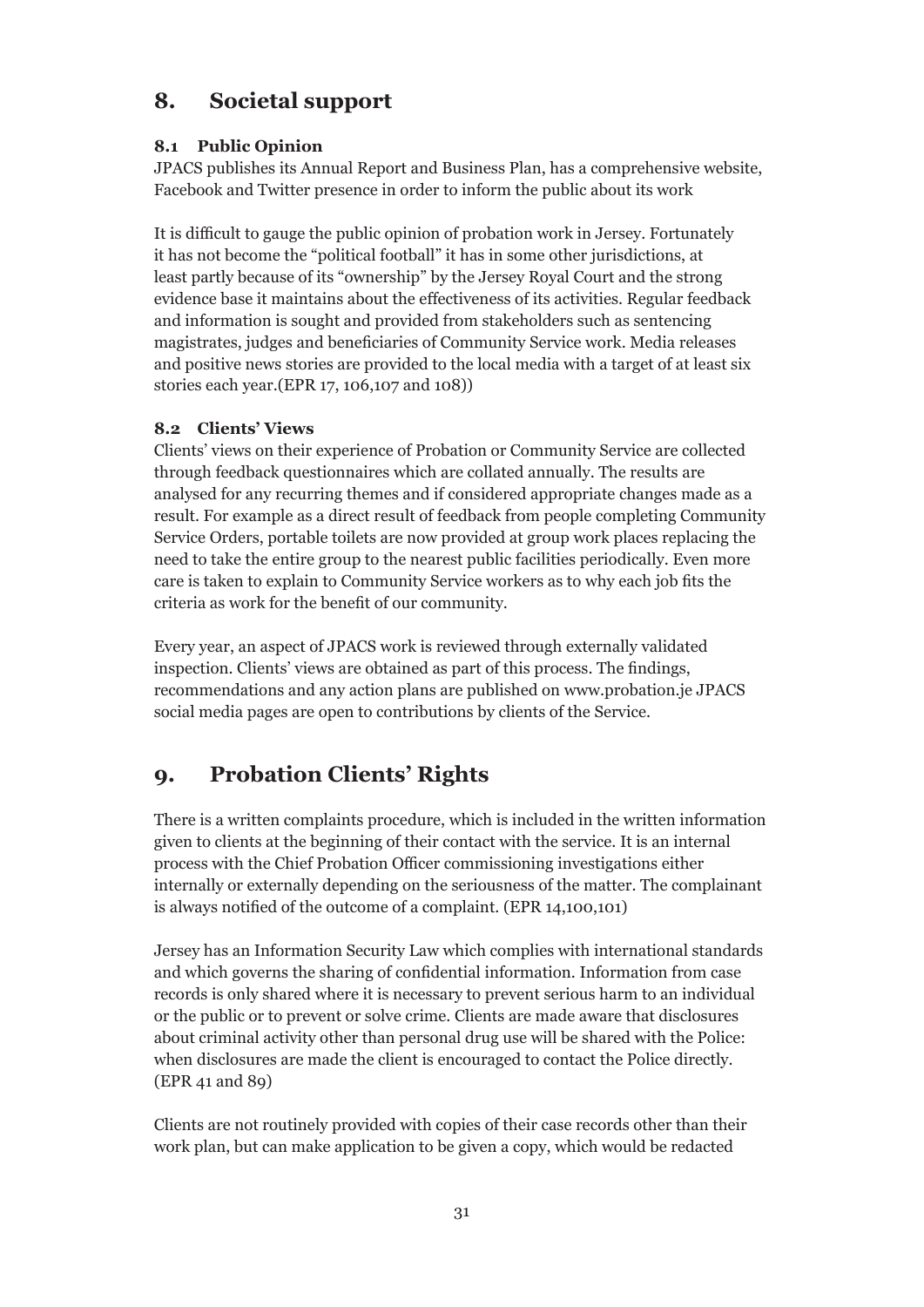to respect the confidentiality of third parties, remove any Police intelligence or information etc. Generally JPACS advises clients to view records rather than have copies unless they can be certain of safe storage. A client contesting the content of a record or with a concern about disclosure would discuss this with their supervising officer, then the Chief Probation Officer. If still dissatisfied the client could raise the matter with the Information Commissioner, who has investigative and enforcement powers. (EPR 92)

### **10. Developments to be expected**

#### **10.1 Developments in coming years**

JPACS intends to continue developing and implementing the skills based approach to Probation practice outlined above in supervision practice. The aim is to develop a culture where probation officers (Délégués) observe and critique each other's interviews using the skills checklist (Raynor P, Ugwukide P, Vanstone M 2014a) to improve and maintain their personal effectiveness.

If sufficient funding can be found JPACS would like to introduce Circles of Support and Accountability (COSA) in working with sex offenders and potentially other isolated serious offenders.

JPACS will continue to respond to changes in the pattern of offending in the community. For example, in recent years, the proportion of children who offend has decreased and victims of violence in a domestic setting are more likely to report offences to the Police. It is difficult to predict what these trends will be in the future, however it is important that JPACS is able to respond to them.

Community Service can be enhanced further by providing accreditation for skills gained and used whilst working on the scheme, although it is important that it remains to be seen as a constructive pro-social alternative to custody rather than a therapeutic programme.

There are proposals from time to time to introduce statutory post release supervision for adult prisoners. JPACS has been supportive of proposals historically but more recently has formed the view that good sentence planning and through care coupled with early temporary release and voluntary after care ensures that the majority of prisoners access a resettlement service. The unmotivated and dangerous prisoners are monitored post release by JPACS and law enforcement agencies through various multi-agency protocols and results in a clearer distinction between cases where JPACS can make a difference. However, it remains to be seen whether legislation in this area is introduced.

The biggest pressures and threats to JPACS are likely to be financial. The States of Jersey (Government Assembly) is committed to balanced budgets and financial forecasts indicate continuing restraints and cuts in public expenditure. The challenge for JPACS will be to maintain and develop services in this difficult context.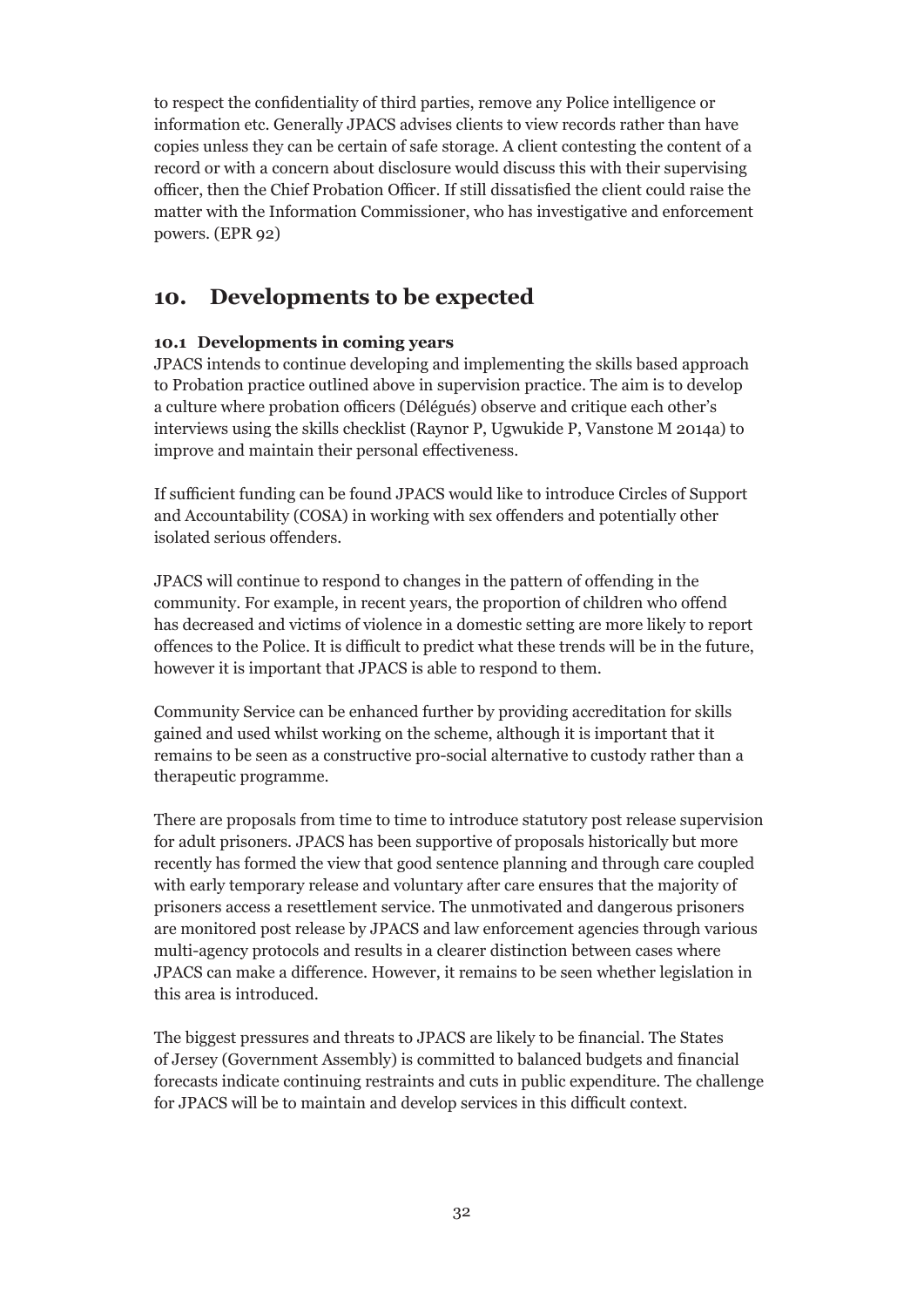#### **10.2 Implementation of EU Framework Decision 947**

Whilst Jersey is not a member of the EU, JPACS intends to implement the EU Framework decision through its Constitutional relationship to the United Kingdom. A legislative solution was found in common with a solution for the other British jurisdictions but has not yet been pursued by England and Wales due to the United Kingdom Parliamentary timetable.

### **11. Important Publications**

Key publications from Jersey Probation research

Evans J, Heath B, Isles E and Raynor P (2010) Youth Justice in Jersey: Options for Change. St. Helier: States of Jersey, www.gov.je/Government/Pages/StatesReports. aspx?ReportID=684 (accessed 7 November 2012).

Miles, H and Raynor, P (2014) Reintegrative Justice in Practice: the informal management of crime in an island community. Farnham: Ashgate.

Miles H, Raynor P and Coster, B (2009) Community Sentences and their Outcomes in Jersey: the third report. St. Helier: Jersey Probation and After-Care Service.

Raynor P (2007) Risk and need assessment in British probation: the contribution of LSI-R. Psychology, Crime and Law 13(2): 125-138.

Raynor, P (2013) 'Compliance through discussion: the Jersey experience' in Ugwudike, P and Raynor, P eds. What Works in Offender Compliance. Basingstoke, Palgrave Macmillan pp. 107-118.

Raynor, P and Miles, H (2001) Risks, Needs and Re-offending: Evaluating the Impact of Community Sentences in Jersey. Dinas Powys: Cognitive Centre Foundation (2001) 14pp.

Raynor P and Miles H (2007) Evidence-based probation in a microstate: the British Channel Island of Jersey. European Journal of Criminology 4(3): 299-313.

Raynor, P and Ugwudike, P (2013) 'Skills and training in British probation: a tale of neglect and possible revival', Federal Probation 22 (7) 49-53.

Raynor, P, Ugwudike, P and Vanstone, M (2014a) 'The impact of skills in probation work: a reconviction study', Criminology and Criminal Justice 14 (2) 235-249.

Raynor, P, Ugwudike, P and Vanstone, M (2014b) 'Une checklist permettant d'évaluer les techniques d'entretien individual dans la probation', Actualité Juridique Pénal May 226-233.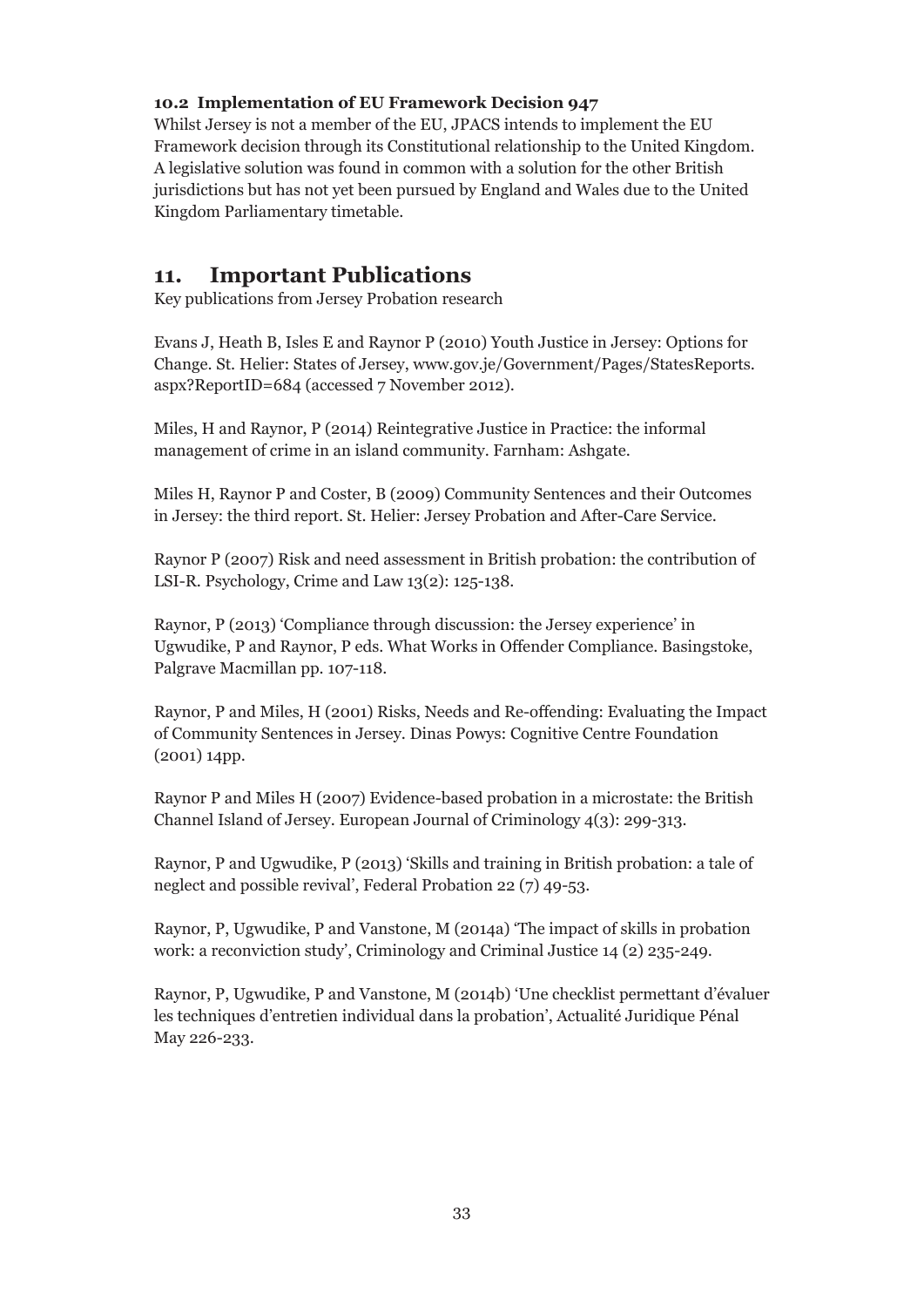# **12. Main Addresses, Phone & Fax Numbers, E-mail Addresses, Home Pages**

Jersey Probation and After Care Service 1 Lemprière Street St Helier Jersey JE2 3XB Channel Islands

Telephone: +44 1534 441900 Fax: +44 1534 440944

contactus@probation.je www.probation.je

Facebook:www.facebook.com/pages/Jersey-Probation-Aftercare-Service/141704095866462?ref=hl

Twitter https://twitter.com/jerseyprob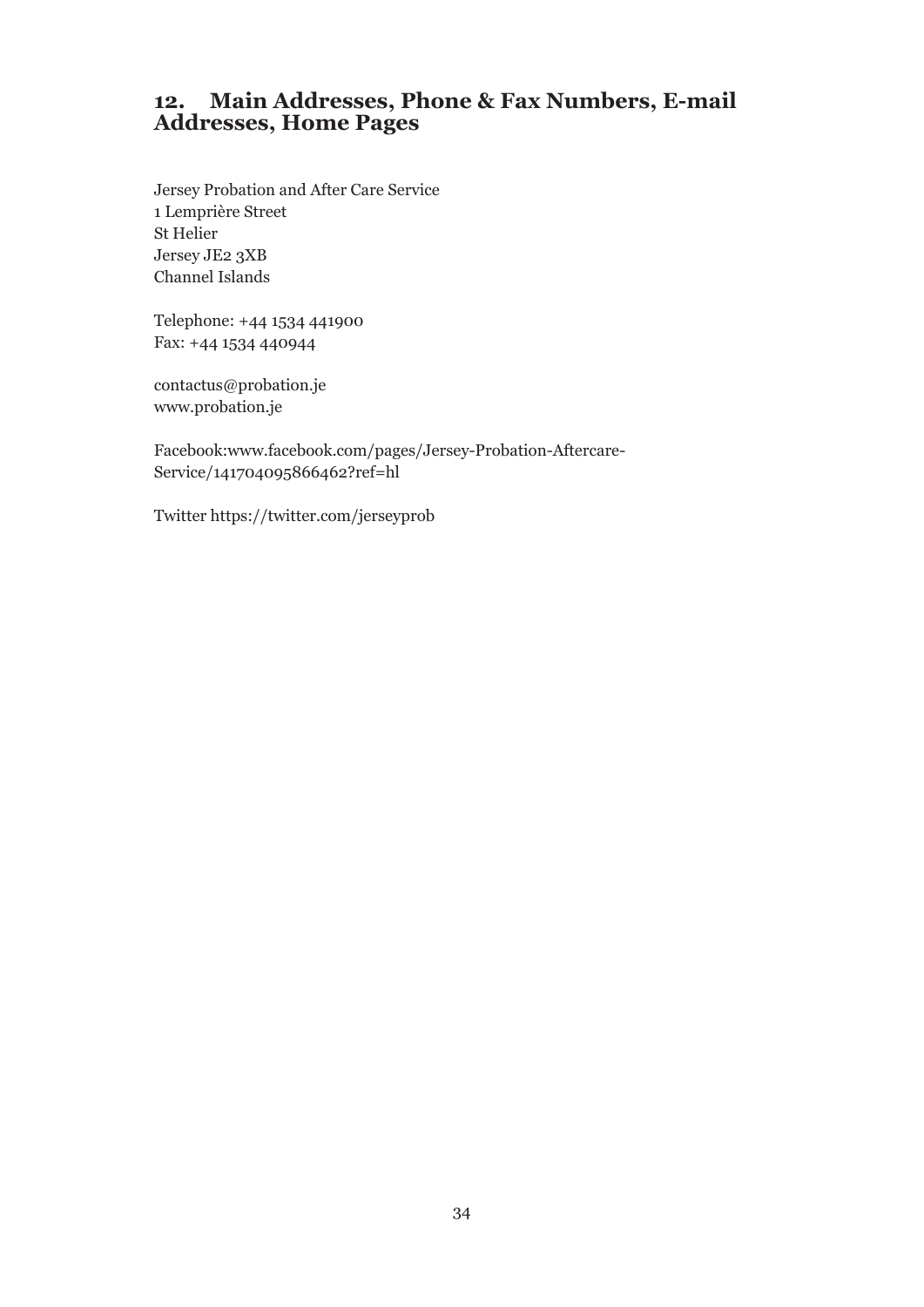

### **SUMMARY INFORMATION ONPROBATION IN JERSEY CHANNEL ISLANDS**



#### **General Information**

- Population 100,000:
- Prison population rate per 100,000 inhabitants: 157
- Link to Probation Service: www.probation.je
- Links to websites: www.gov.je
- Member of the CEP in: 2002

#### **Characteristics of the Probation Service**

The Jersey Probation and After Care Service (JPACS) is a department of the Judiciary with professional staff and managers being directly accountable to the Jersey Royal Court. JPACS has no formal relationship with counterparts elsewhere in the British Isles although there are strong informal links. The service is committed to evidence based practice, which includes an emphasis on diversion from custody wherever possible and has strong partnerships in the community and with academic institutions, particularly Swansea University

#### **Tasks**

- JPACS uses Social Work methods and evidence about effective behavioural practices in its work with clients. The foundation to practice is Pro-Social modelling and problem solving, in which all staff members are trained. JPACS works with child and adult clients and can be involved at all stages of the prosecution process once guilt is admitted or proved. JPACS prepares written reports to assist Courts in sentencing in all cases where imprisonment is being considered and in all cases before the Royal Court which has the greatest sentencing powers. The two main supervision orders provided by JPACS are Probation Orders and Community Service Orders; the two orders can be made in respect of a single offence. JPACS monitors and reviews the effectiveness of its interventions and has invested heavily in both programme based work and individual practitioner skills.

#### **Number of staff (average headcount numbers in 2014 – Criminal Justice division. Many staff part-time )**

|           | <b>Probation Officers:</b>                | 12 |
|-----------|-------------------------------------------|----|
|           | <b>Assistant Probation Officers</b>       | 5  |
|           | Probation Managers, all grades:           | 5  |
|           | Administrative support staff, all grades: |    |
|           | <b>Community Service Supervisors:</b>     |    |
| Total: 34 |                                           |    |

- Daily average number of offenders dealt with: 350